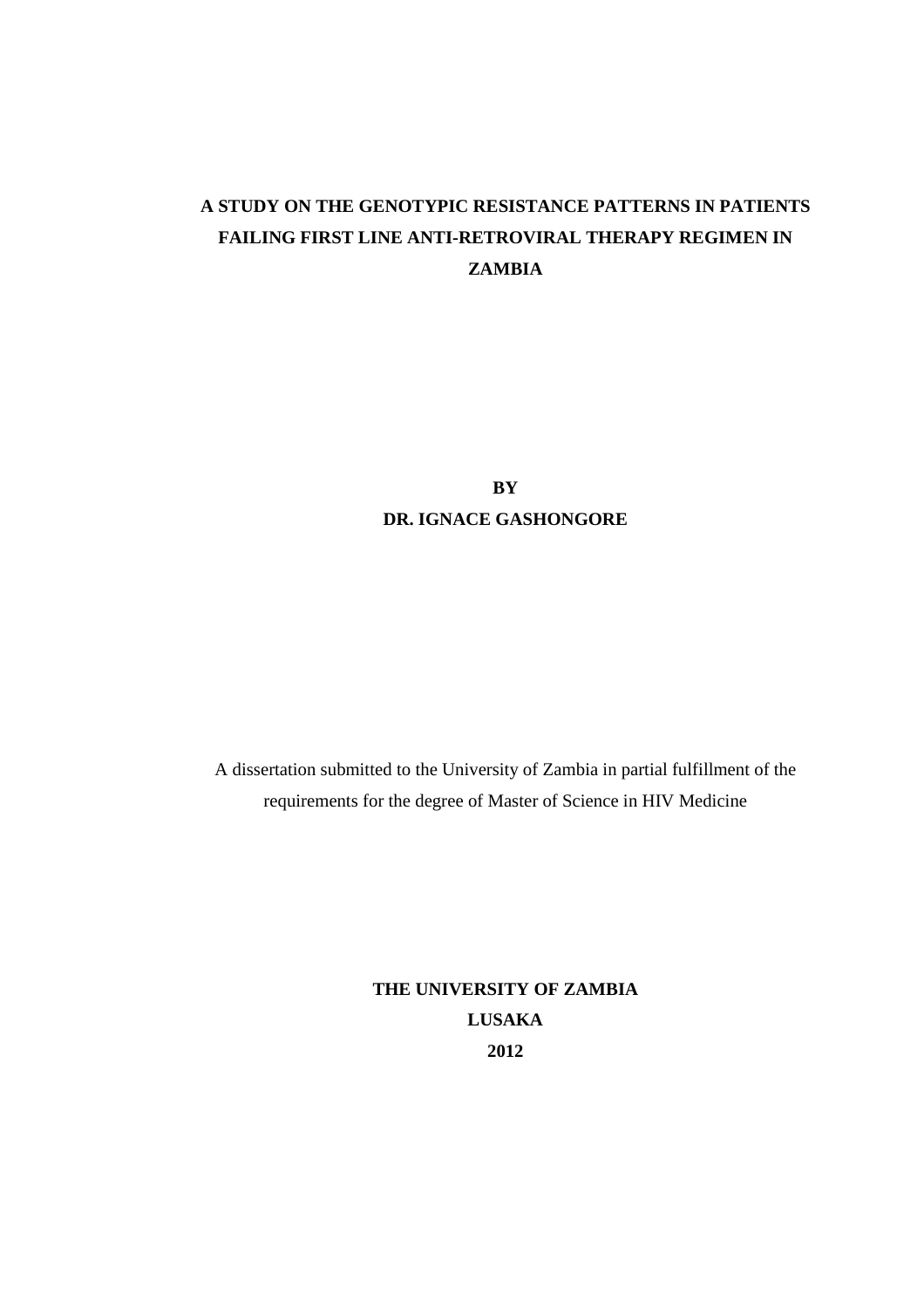© Copyright by Ignace Gashongore 2012 All Rights Reserved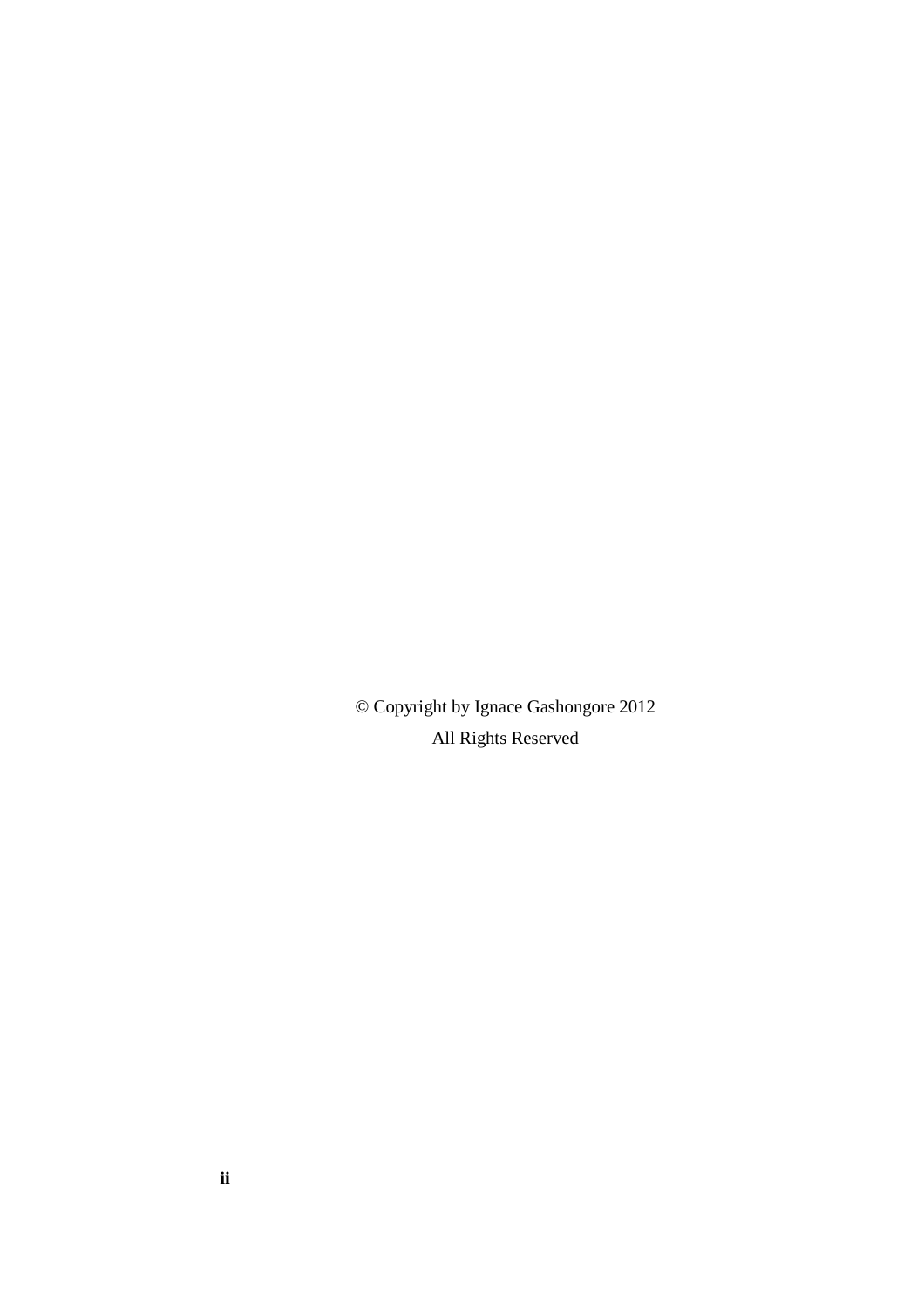### **DECLARATION**

I hereby declare that this dissertation herein presented for the degree of Master of Science in HIV medicine is my own work and that it has not been previously submitted either wholly or in part for any other degree at this or any other university nor is it being currently submitted for any other degree.

Signed: \_\_\_\_\_\_\_\_\_\_\_\_\_\_\_\_\_\_\_\_\_\_\_\_\_\_\_\_\_\_\_\_\_\_\_\_\_\_\_\_\_\_\_\_\_

Dr. Ignace Gashongore

Signed: \_\_\_\_\_\_\_\_\_\_\_\_\_\_\_\_\_\_\_\_\_\_\_\_\_\_\_\_\_\_\_\_\_\_\_\_\_\_\_\_\_\_\_\_\_

Dr Christopher Bositis (supervisor)

Signed: \_\_\_\_\_\_\_\_\_\_\_\_\_\_\_\_\_\_\_\_\_\_\_\_\_\_\_\_\_\_\_\_\_\_\_\_\_\_\_\_\_\_\_\_\_

Dr Lottie Hachaambwa (Co-supervisor)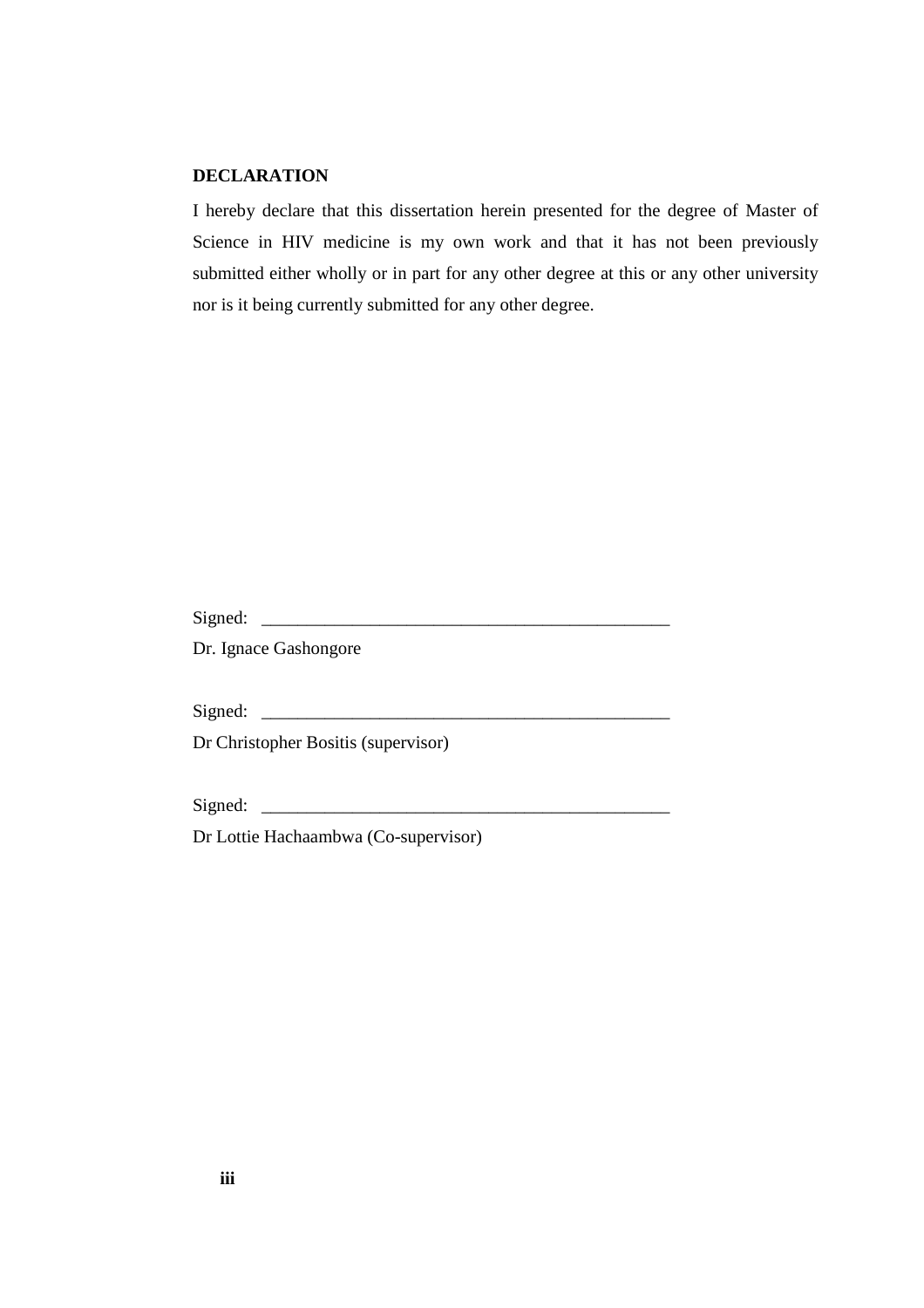## **APPROVAL**

This dissertation of Dr. Ignace Gashongore is approved as fulfilling the requirements for the award of the degree of Master of Science in HIV medicine by the University of Zambia

Examiner's signature ................................................Date...........................................:

Examiner's signature ................................................Date...........................................:

Examiner's signature ................................................Date...........................................: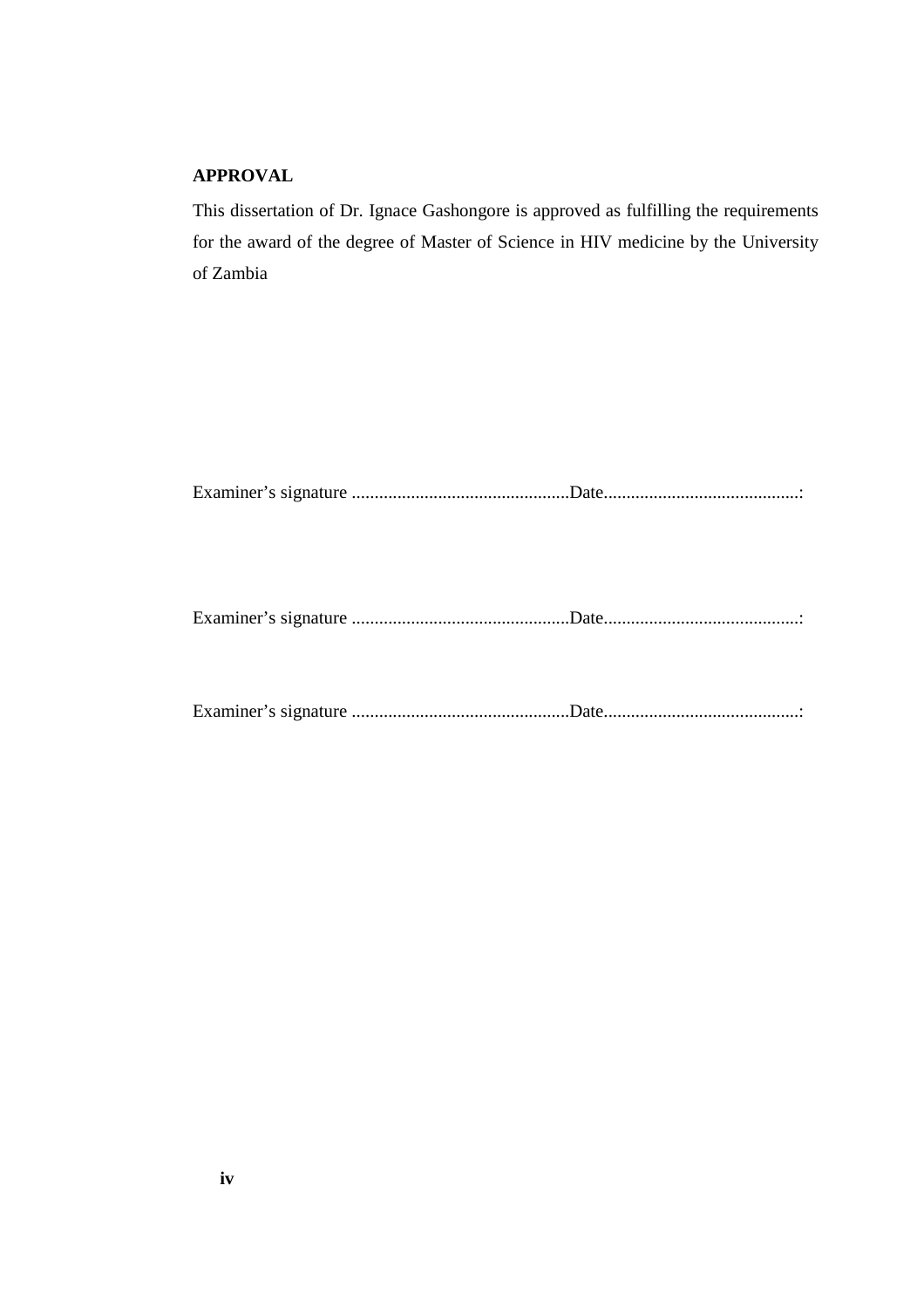## **DEDICATION**

This dissertation is dedicated to my loving and ever encouraging wife Mrs. Diana Gashongore and to our beloved son Travis Gashongore, and to the memory of my late parents Mr. & Mrs. Gashongore (Snr).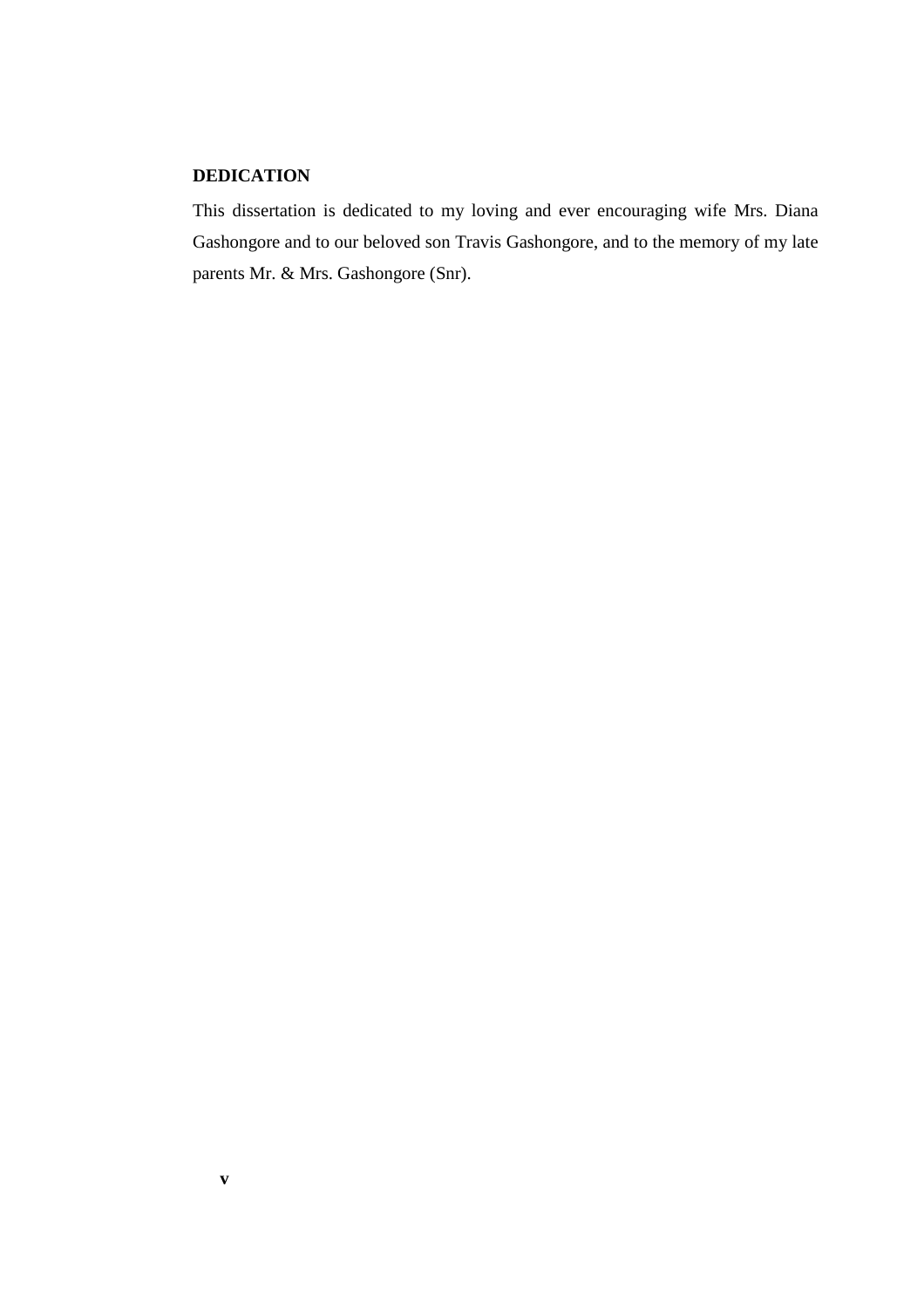#### **ABSTRACT**

**Background**: Few reports have described the drug resistance patterns of patients failing antiretroviral therapy (ART) in areas where HIV subtype C is predominant, and there is little data from Zambia in particular.

**Aims**: To evaluate the pattern of resistance in patients failing first line regimens in Zambia and determine the impact of first line regimen resistance on second line therapy options. A secondary aim was to evaluate the frequency of non-C HIV subtypes.

**Methodology**: Charts from patients failing first-line therapy at three urban, outpatient ART clinics (Chreso, Circle of Hope and the Pediatric Center of Excellence at UTH) were reviewed. All available genotypes that were done in patients failing first line ART regimen by December 2010 were included for analysis. The first-line regimen was defined as NNRTI based HAART regimen according to 2004/ 2007 Zambian guidelines. The regimen at failure, and any previous ARV exposure, duration of treatment, the subtype and the viral load were recorded

**Results**: A total of 126 genotypes were analyzed, 92% of which were from pediatric patients and 8% from adult patients; of these, 19% were found to be wild type while 81% were found to have at least one major mutation. M184V was most common (83.3%), followed by NNRTI mutations (K103 and Y181, 76.4%), and then thymidine analog mutations (TAMs, 59%); 43% of patients had  $\geq$ TAMS. K65R was found in one case of a patient failing on AZT and another one failing on d4T, both in subtype C. 38% of patients were predicted to be resistant to Etravirine (ETR). Subtype C/C was found to be predominant at 95.2%; other subtypes identified were B/C (2.4%), D/C (1.6%) and B/B (0.8%).

**Conclusion**: The majority of patients failing first line therapy in Zambia have typical mutations found in subtype B populations. Given that ABC/ddI was the preferred NRTI backbone for the second line regimen for pediatric patients in Zambia before the new 2010 guidelines were launched, 43% of patients on this second line regimen would be predicted to have no fully active agents in their NRTI backbone. Although NNRTIs resistance mutations take long to get archived, they may not be seen in situations like here in Zambia where genotyping is not immediately done after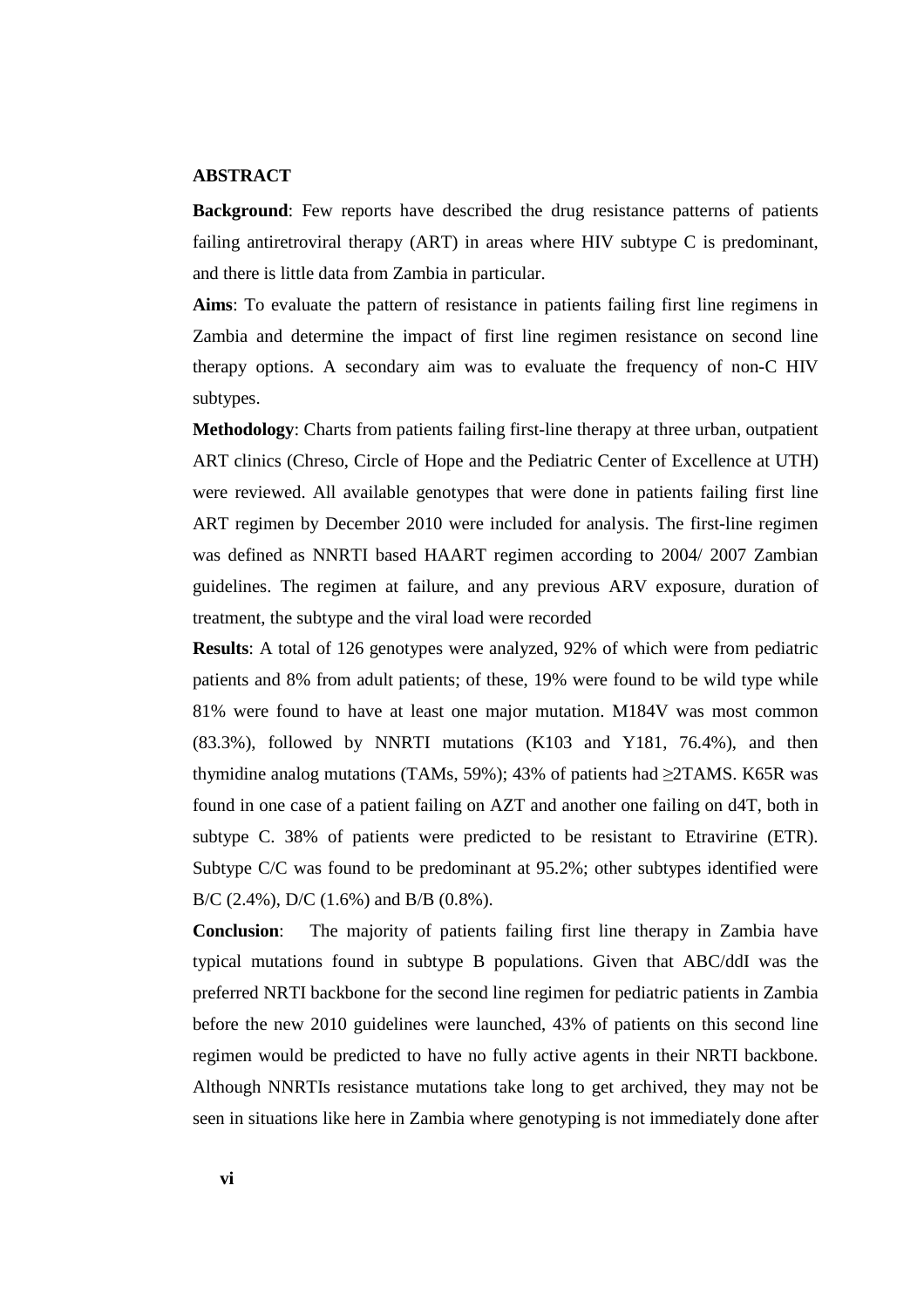first line failure (i.e. after NNRTI failure).Etravirine (ETR) is therefore likely to be of limited use as a third line agent in this population, and its use should always be guided by a genotype and routine viral load monitoring. A single case of K65R to AZT exposure in subtype C was an unexpected finding.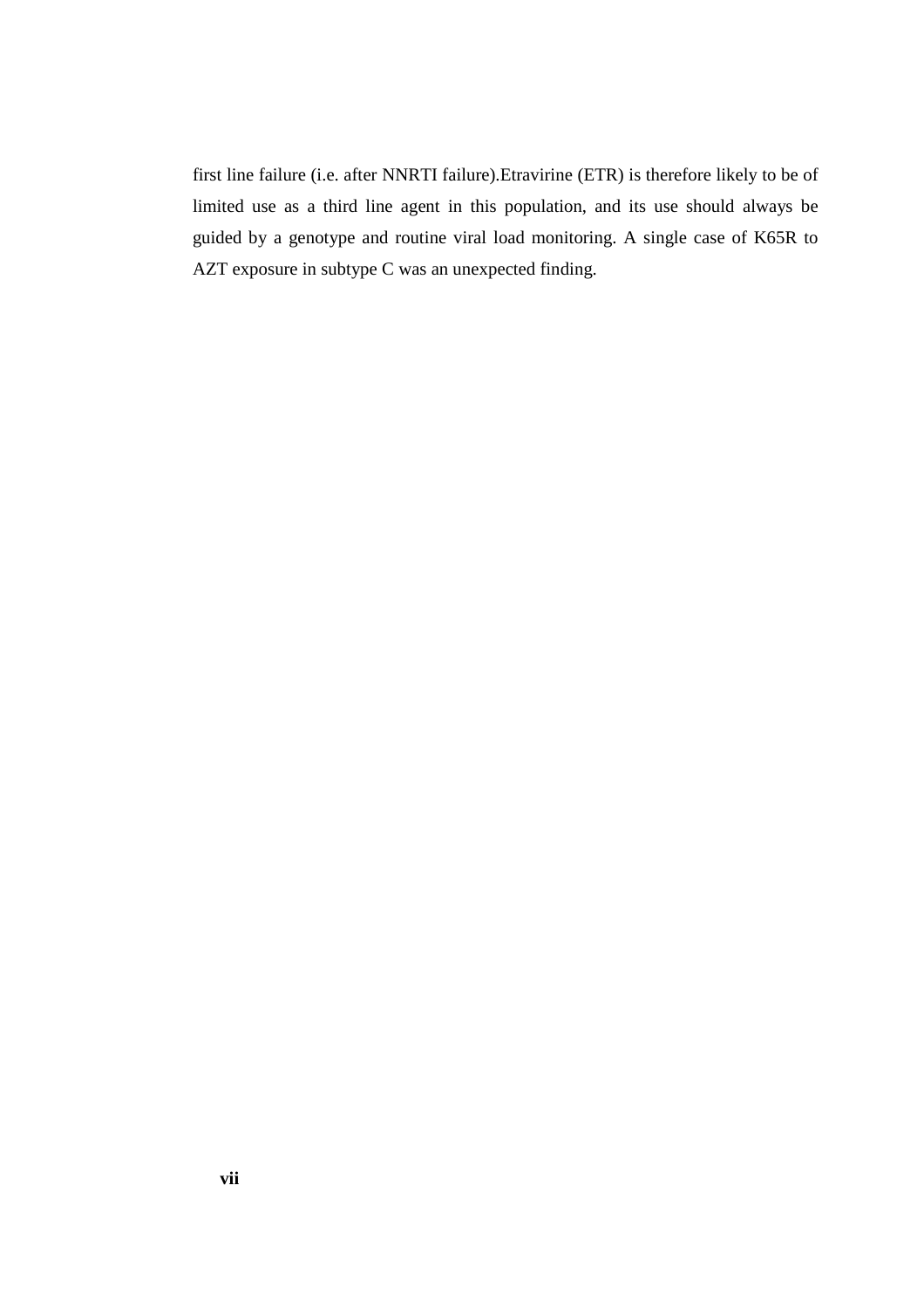### **ACKNOWLEDGEMENTS**

- 1. Dr Christopher Bositis, former Faculty HIV Residency Program for the guidance, encouragement and supervision throughout the study.
- 2. Dr Lottie Hachaambwa for guidance
- 3. Dr Robb Sheneberger for the support and encouragement
- 4. Esnart Chansongo for her support
- 5. David Rutagwera for his support
- 6. UTH-PCOE, CoH and Chreso clinics management and staff for the support
- 7. University of Zambia-Departments of Internal Medicine and DRGS for guidance
- 8. University of Maryland- Institute of Human Virology for the support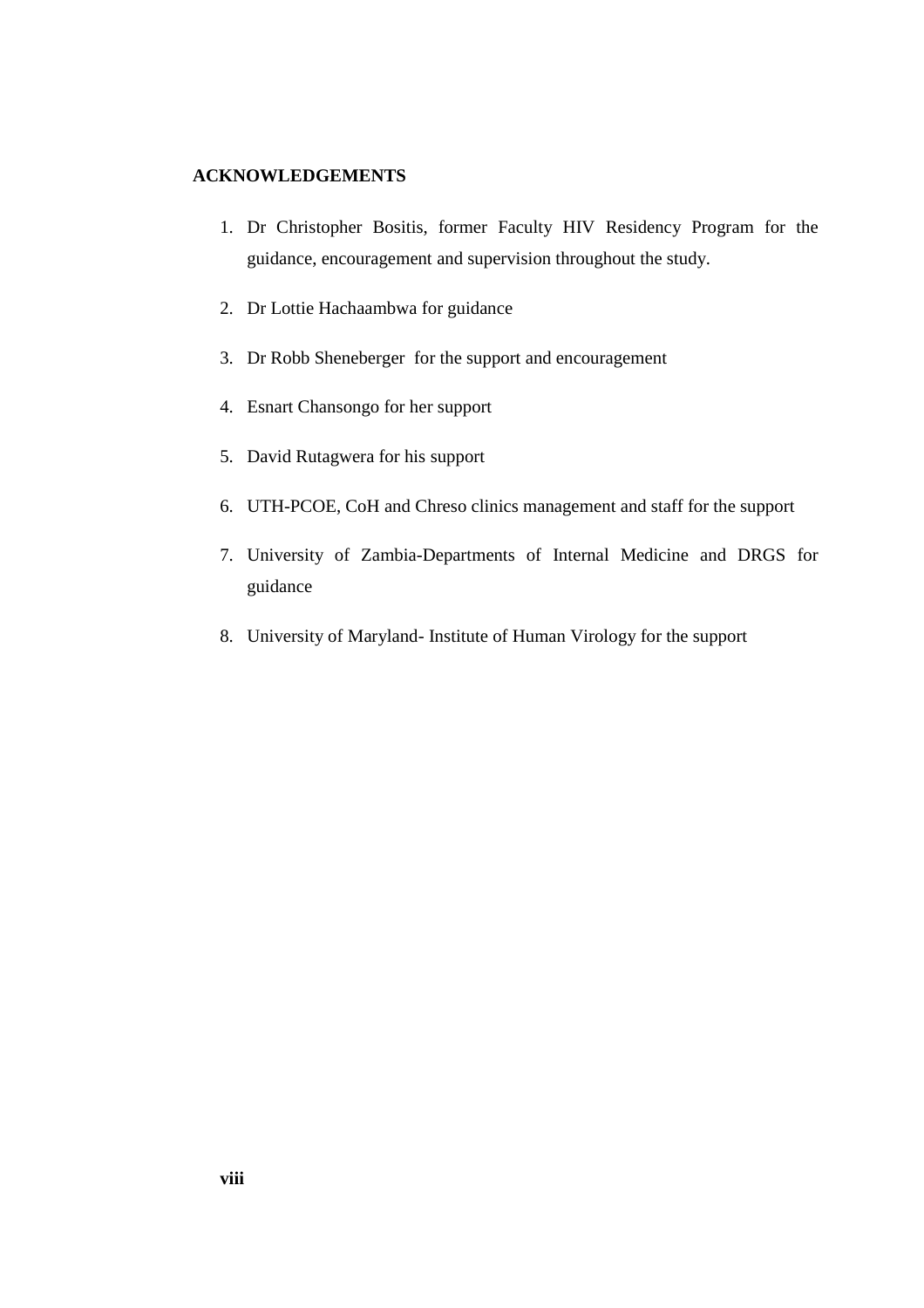## **TABLE OFCONTENTS**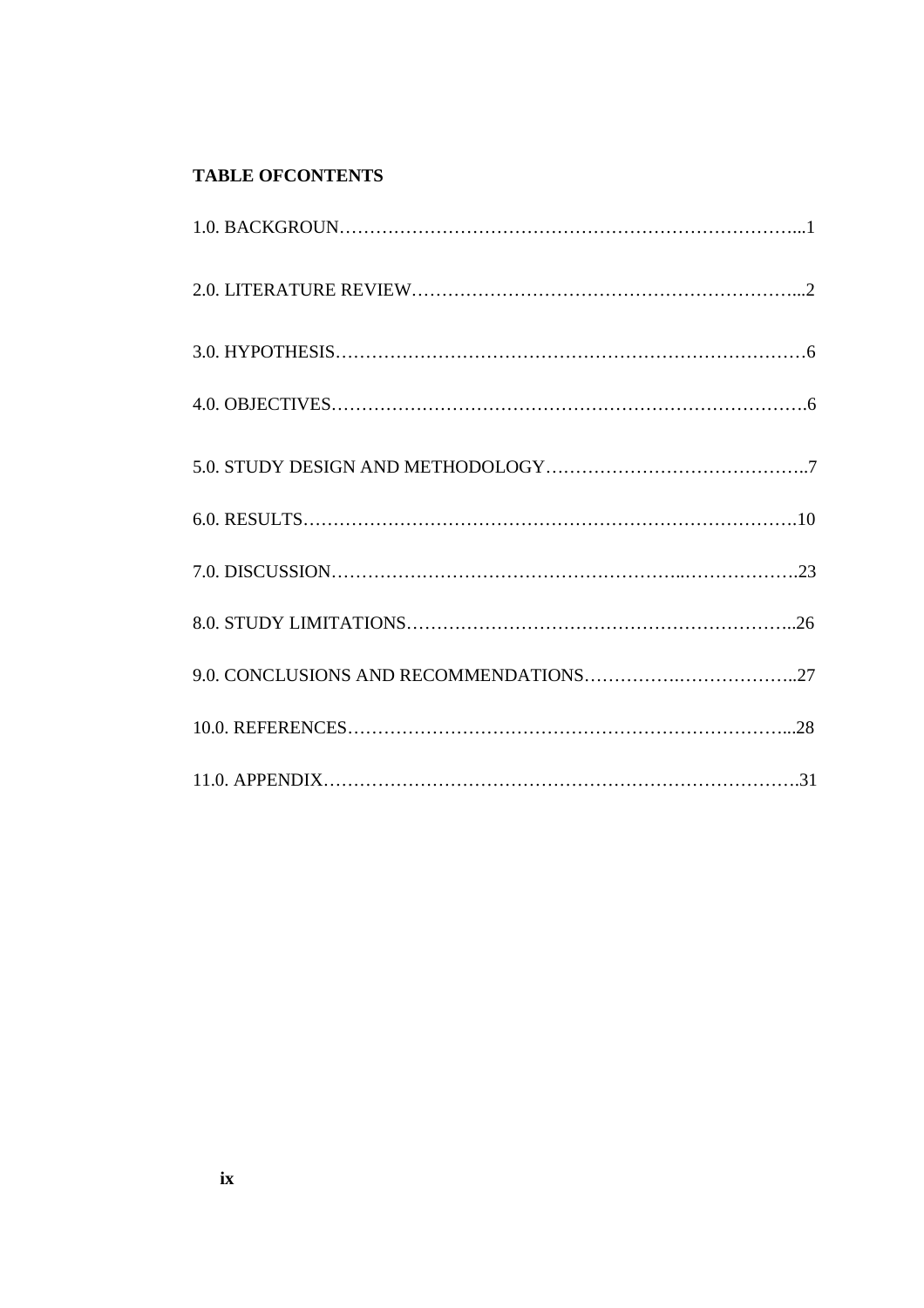## **LIST OF TABLES**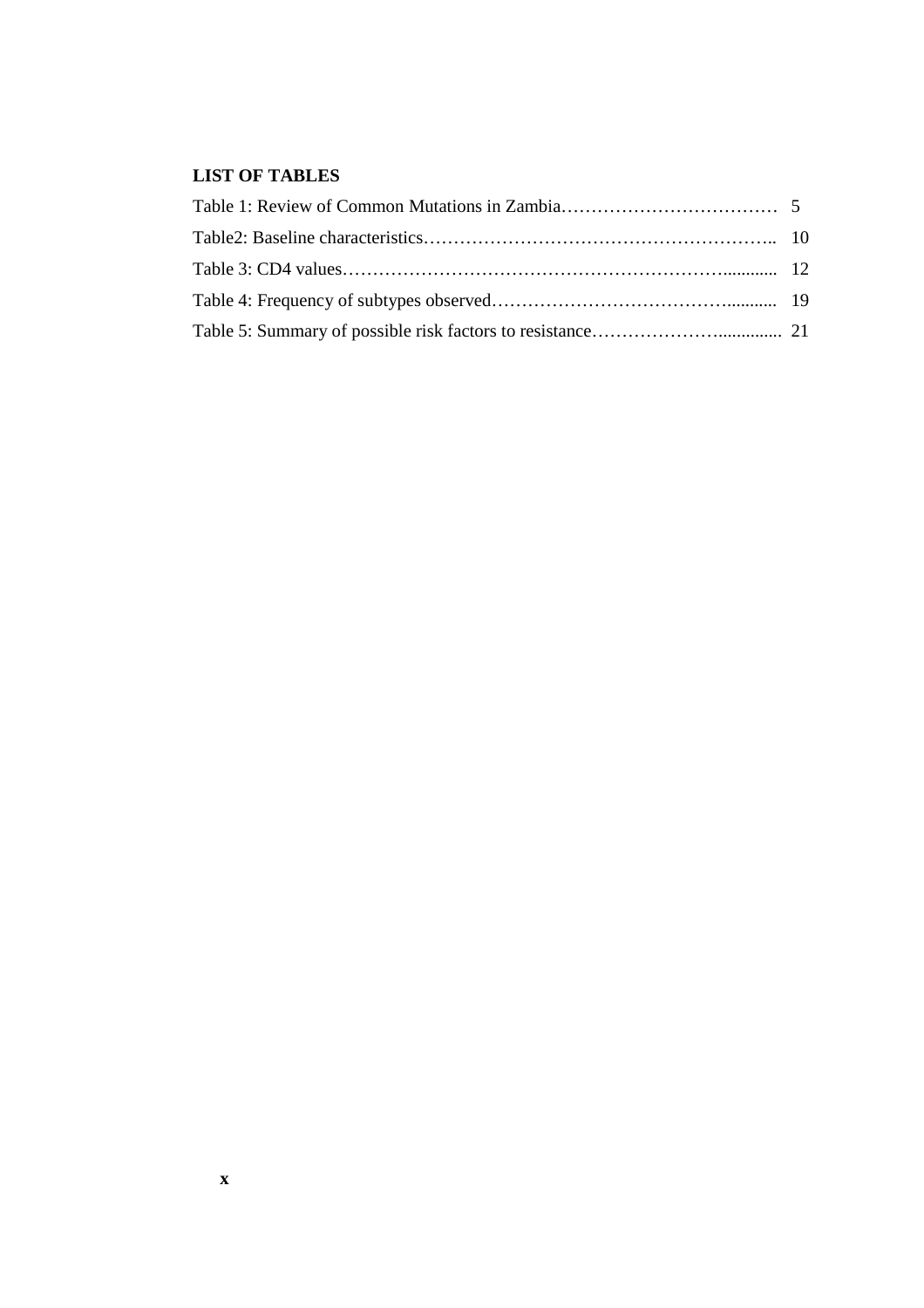## **LIST OF FIGURES**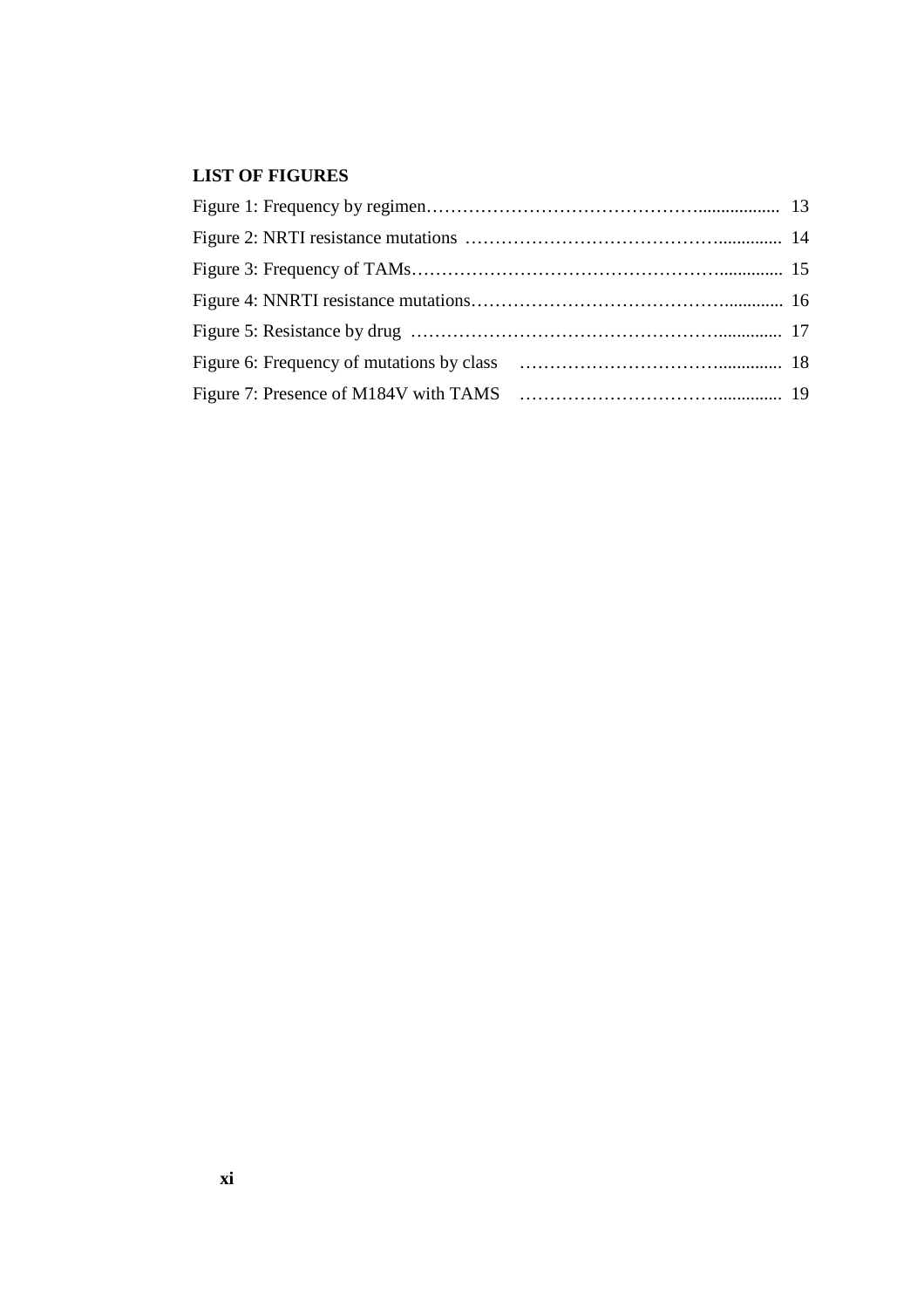## **ABBREVIATIONS**

| 3TC          | Lamivudine                                                  |
|--------------|-------------------------------------------------------------|
| 69ins        | Insertion at position 69 of the viral reverse transcriptase |
| <b>ABC</b>   | Abacavir                                                    |
| <b>AIDS</b>  | Acquired Immunodeficiency Syndrome                          |
| ART          | Anti-retroviral therapy                                     |
| <b>ARVs</b>  | Anti-retroviral drugs                                       |
| <b>AZT</b>   | Zidovudine                                                  |
| CoH          | Circle of Hope clinic                                       |
| <b>CRF</b>   | Circulating recombinant form                                |
| d4T          | Stavudine                                                   |
| <b>DDI</b>   | Didanosine                                                  |
| <b>DNA</b>   | Deoxyribonucleic acid                                       |
| EFV          | Efavirenz                                                   |
| ETR          | Etravirine                                                  |
| <b>FTC</b>   | Emitricitabine                                              |
| <b>GT</b>    | Genotype                                                    |
| <b>HAART</b> | Highly active anti-retroviral therapy                       |
| <b>HIV</b>   | Human immunodeficiency virus                                |
| LPV/r        | Lopinavir/Ritonavir                                         |
| <b>NNRTI</b> | Non-nucleoside reverse transcriptase inhibitor              |
| <b>NRTI</b>  | Nucleoside reverse transcriptase inhibitor                  |
| <b>NVP</b>   | Nevirapine                                                  |
| ΟI           | Opportunistic Infection                                     |
| PI           | Protease inhibitor                                          |
| <b>RNA</b>   | Ribonucleic acid                                            |
| <b>TAM</b>   | Thymidine analogue mutation                                 |
| <b>TDF</b>   | Tenofovir                                                   |
| <b>UTH</b>   | <b>University Teaching Hospital</b>                         |
| WHO          | World Health Organization                                   |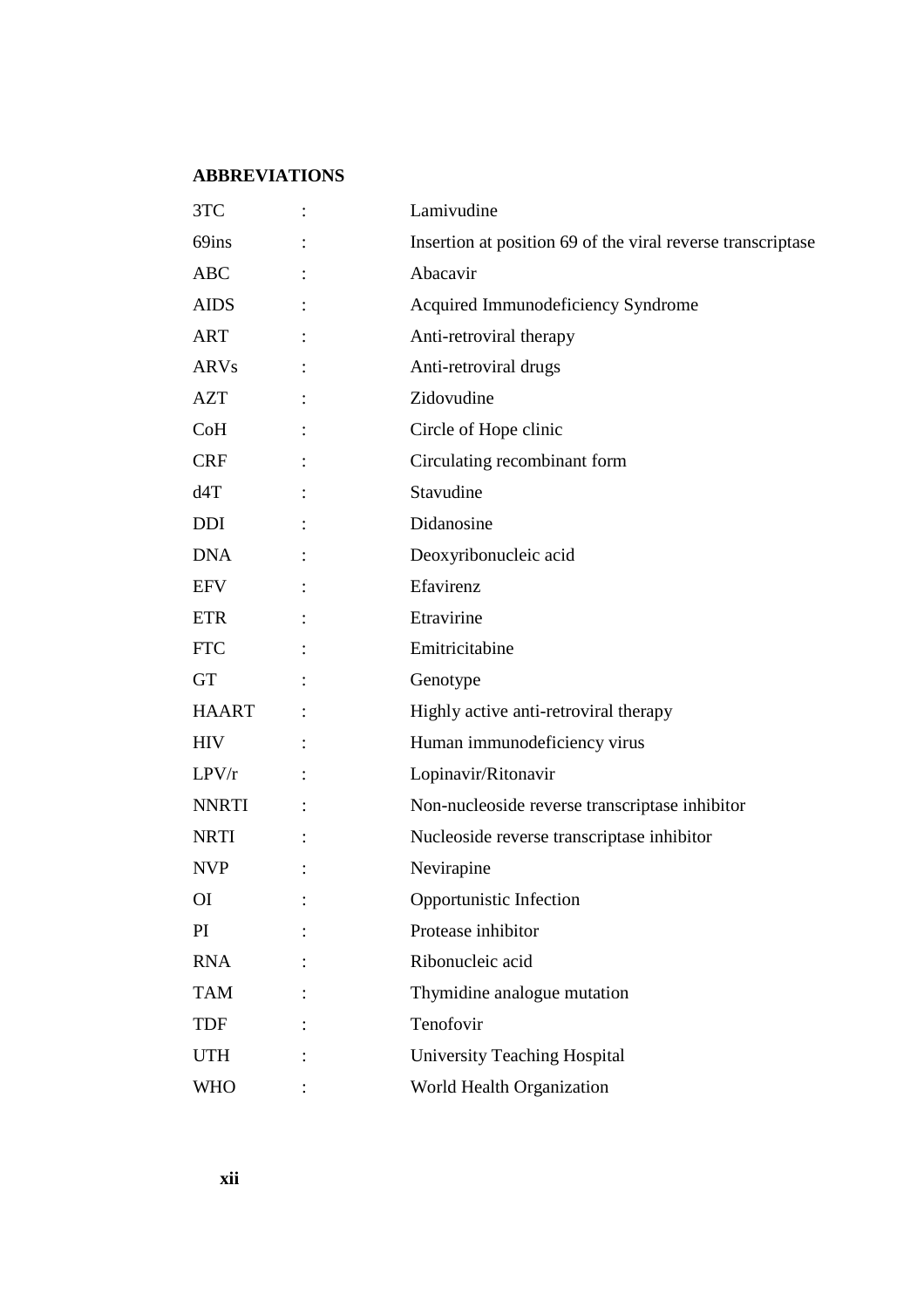## **AMINO ACID CODES**

| A                         | $\ddot{\cdot}$ | Alanine       |
|---------------------------|----------------|---------------|
| $\mathcal{C}$             |                | Cysteine      |
| D                         | :              | Aspartate     |
| E                         | $\ddot{\cdot}$ | Glutamate;    |
| $\mathbf F$               | $\ddot{\cdot}$ | Phenylalanine |
| G                         | :              | Glycine       |
| H                         |                | Histidine     |
| I                         | $\ddot{\cdot}$ | Isoleucine    |
| $\bf K$                   | $\ddot{\cdot}$ | Lysine        |
| L                         |                | Leucine       |
| M                         |                | Methionine    |
| $\mathbf N$               |                | Asparagine    |
| ${\bf P}$                 | $\ddot{\cdot}$ | Proline       |
| Q                         | $\ddot{\cdot}$ | Glutamine     |
| $\overline{\mathrm{R}}$   | $\ddot{\cdot}$ | Arginine      |
| S                         | :              | Serine        |
| T                         | $\ddot{\cdot}$ | Threonine     |
| $\boldsymbol{\mathrm{V}}$ | $\ddot{\cdot}$ | Valine        |
| W                         |                | Tryptophan    |
| Y                         |                | Tyrosine      |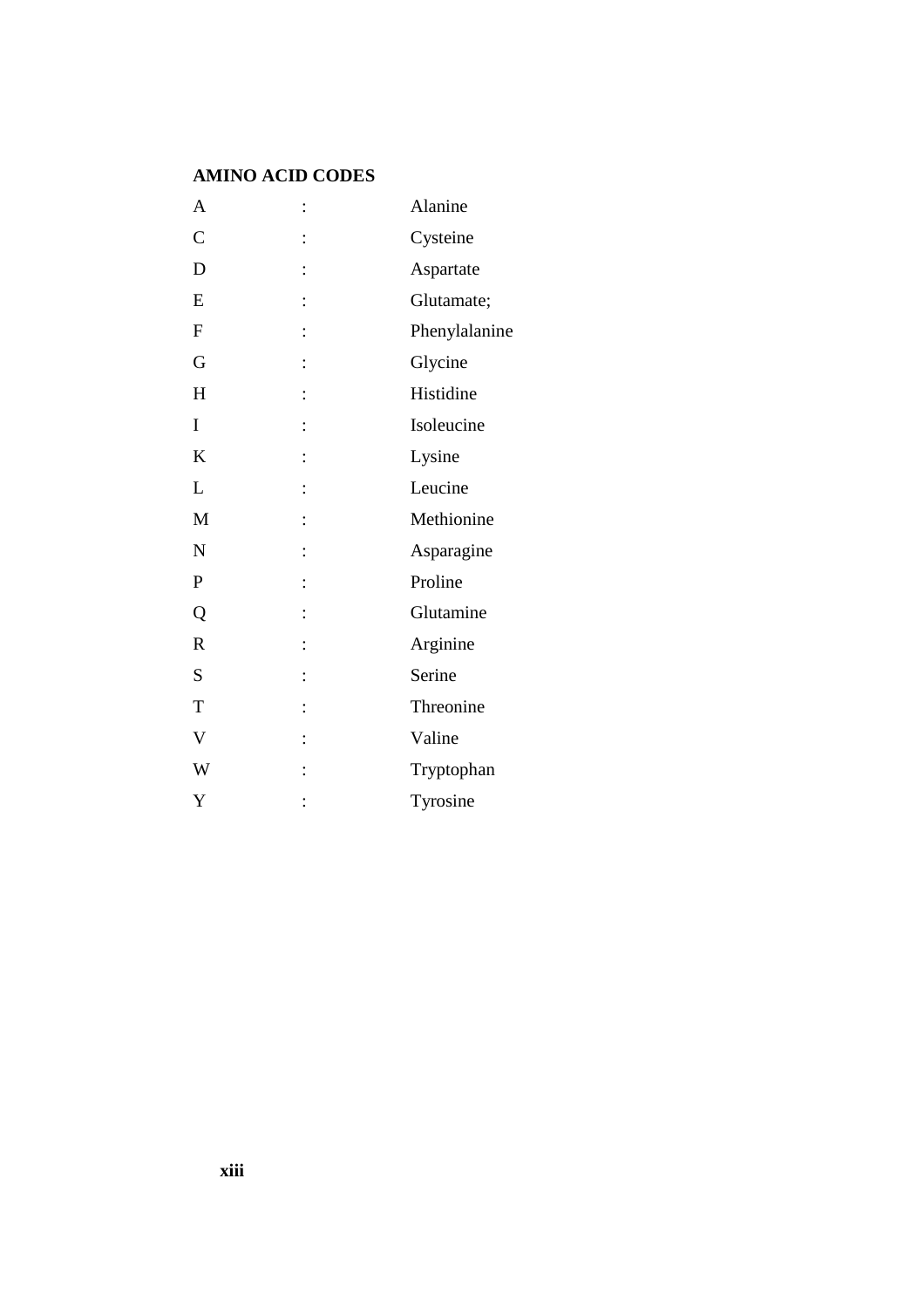#### **DEFINITIONS**

**1. Mutation**: A mutation is a permanent change in the DNA or RNA sequence of a gene. Mutations in a gene's DNA or RNA sequence can alter the amino acid sequence of the protein encoded by the gene.<sup>1</sup>

**2. Resistance mutation**: The term resistance mutation is most commonly used to describe point mutations in virus genes that allow the virus to become resistant to treatment with a particular antiviral drug. Resistance mutations are conventionally listed as a letter, number and letter<sup>1</sup>. For example, the M184V mutation in the reverse transcriptase gene of HIV confers resistance to the drug lamivudine. The letters stand for amino acids and use the conventional one letter abbreviations. *See list of abbreviations.* M stands for methionine, and V stands for valine; 184 is the amino acid position counting from the amino terminus of the protein. M184V means that the 184th amino acid of the protein is normally methionine, but that a mutation in the gene for that protein produces a form of the protein where that amino acid is substituted by valine instead.

**3. Major resistance mutations:** these are mutations whose presence significantly reduces viral susceptibility to a particular drug.<sup>1</sup>

**4. Drug resistance**: also known as antimicrobial resistance drug resistance; occurs when microorganisms such as bacteria, viruses, fungi and parasites change in ways that render the medications used to cure the infections they cause ineffective. When the microorganisms become resistant to most antimicrobials they are often referred to as "superbugs". This is a major concern because a resistant infection may kill, can spread to others, and imposes huge costs to individuals and society<sup>1</sup>. In this study, drug resistance was defined as ≥1 major NRTI or NNRTI resistance mutation and a major mutation defined according to International Antiviral society-USA, 2008 guidelines<sup>1</sup>. Samples with M184V/I were considered to have 3TC and FTC resistance. Some of the NNRTI resistance mutations included: K103N/S, Y181C/I, G190A/S/E, V108I, Y188L, V106M, P225H, and K101E. NRTI mutations included thymidine analogue mutations (TAMs): M41L, L210W, T215Y/F (less forgiving TAM pathway); D67N, K70R, K219Q/E (forgiving TAM pathway); K65R and K70E associated with TDF resistance; L74V associated with ABC and ddI resistance; and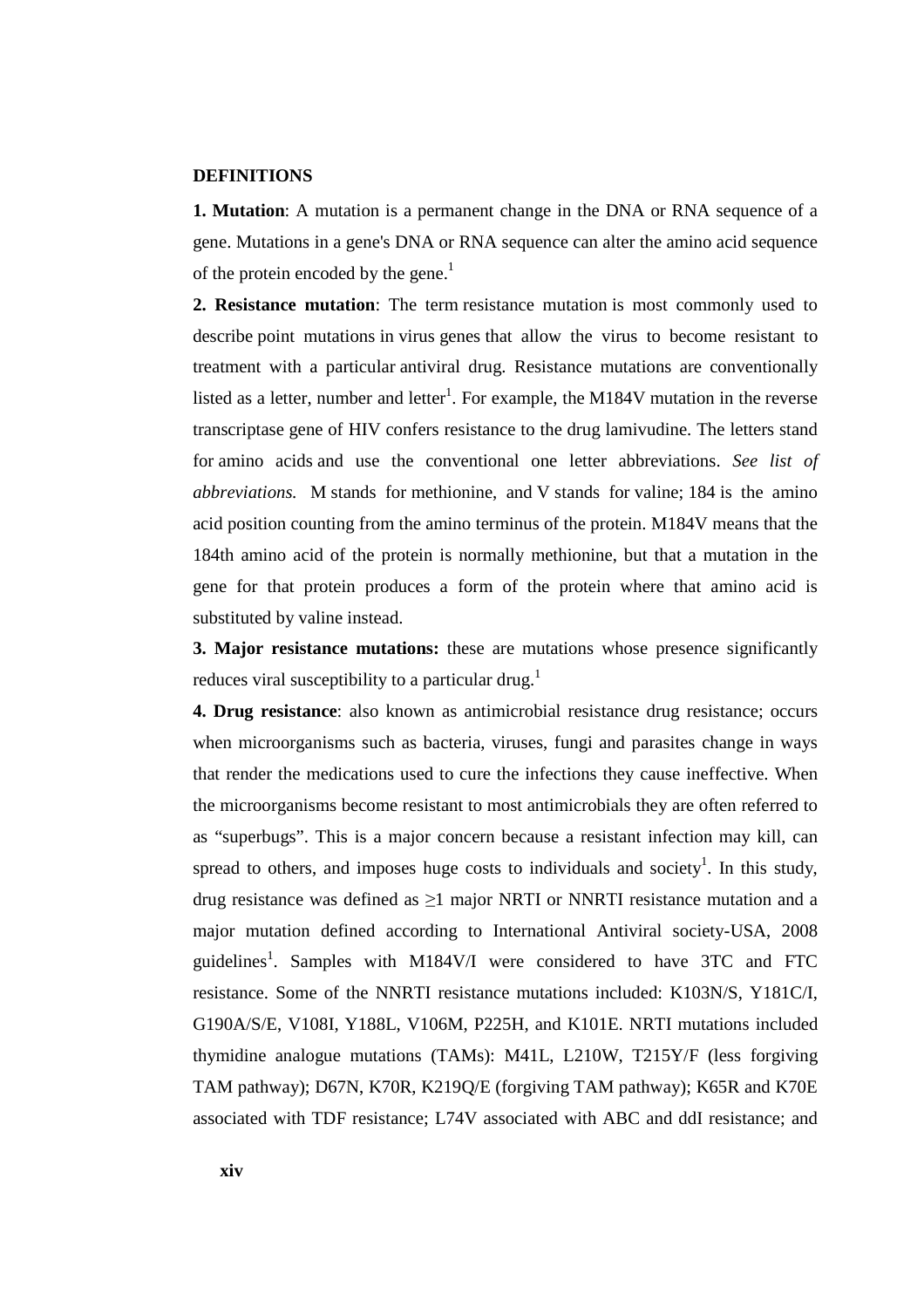multinucleoside resistance mutations which include 69 insertion and Q151M complex.

**5. Genotype**: The genotype is the genetic makeup of a cell, an organism, or an individual (i.e. the specific allele makeup of the individual) usually with reference to a specific character under consideration<sup>1</sup>.

**6. Phenotype**: The observable properties of an organism that are produced by the interaction of the genotype and the environment. In case of HIV, the phenotype measures the ability of the virus to grow under different concentration of drugs<sup>1</sup>.

**7. Wild type HIV virus:** This is a virus that has no drug resistance. This virus is stronger and fitter than drug resistant virus and it is the most common form of HIV found in treatment naïve HIV positive individuals. Anything different from it is considered a mutation. $<sup>1</sup>$ </sup>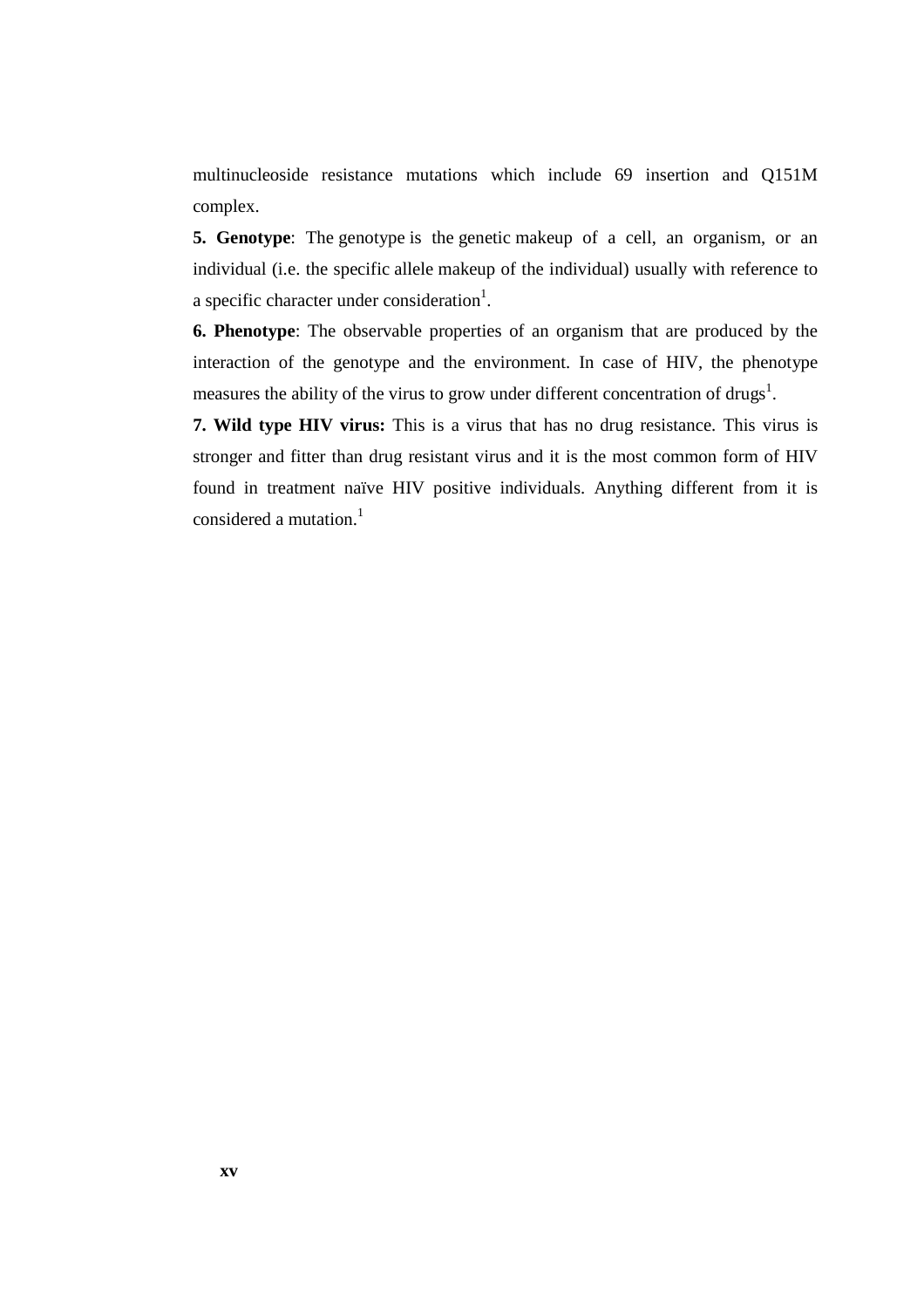#### **1.0. BACKGROUND**

 Following the government's efforts and commitment to scale up ART services throughout the country, more people are accessing these services. According to the Ministry of Health, Zambia, approximately 900,000 people were living with HIV as of March 2009. Out of these, approximately 340,000 (37.7%) are in need of life saving drugs (ARVs) but only 231,000 (67.9% of those in need of ART) are so far accessing treatment<sup>2</sup>.

This expansion, however, comes with a challenge of having to deal with increasing cases of treatment failure. It is estimated that at least 10% of all patients currently on ART have failed their first line regimen<sup>3</sup> and are in need of second line therapy. In Zambia, like in many other developing countries, ART providers rely on the WHO immunological and clinical criteria for diagnosis and management of treatment failure. This is because viral load monitoring is not widely available in these settings. This presents a challenge in such settings as, in order to maximize the likelihood of durable viral suppression with the  $2<sup>nd</sup>$  line regimen, the choice of drugs used in this regimen should be based on the resistance patterns that developed with the first line regimen. A good understanding of the likely resistance patterns is therefore vital for one to be able to make a rational choice of the second line regimen. There is a substantial amount of data on the resistance patterns in HIV-1 subtype B, but the little data available to date from countries in sub-Saharan Africa with HIV-1 clade C predominance suggest that there may be some differences in the patterns of resistance between subtype C and subtype  $B^{4,5,6,7,8,9,10,11,12,13,14,15}$ .

### **1.1. Study justification**

Information from various studies on this subject shows that there are differences in the patterns of resistance between HIV subtypes and in particular between subtype C and B:for example, the development of K65R with d4T in subtype C HIV 1, and rapid emergence of K65R with TDF in subtype C compared to subtype  $B^{16,17,18,19}$ .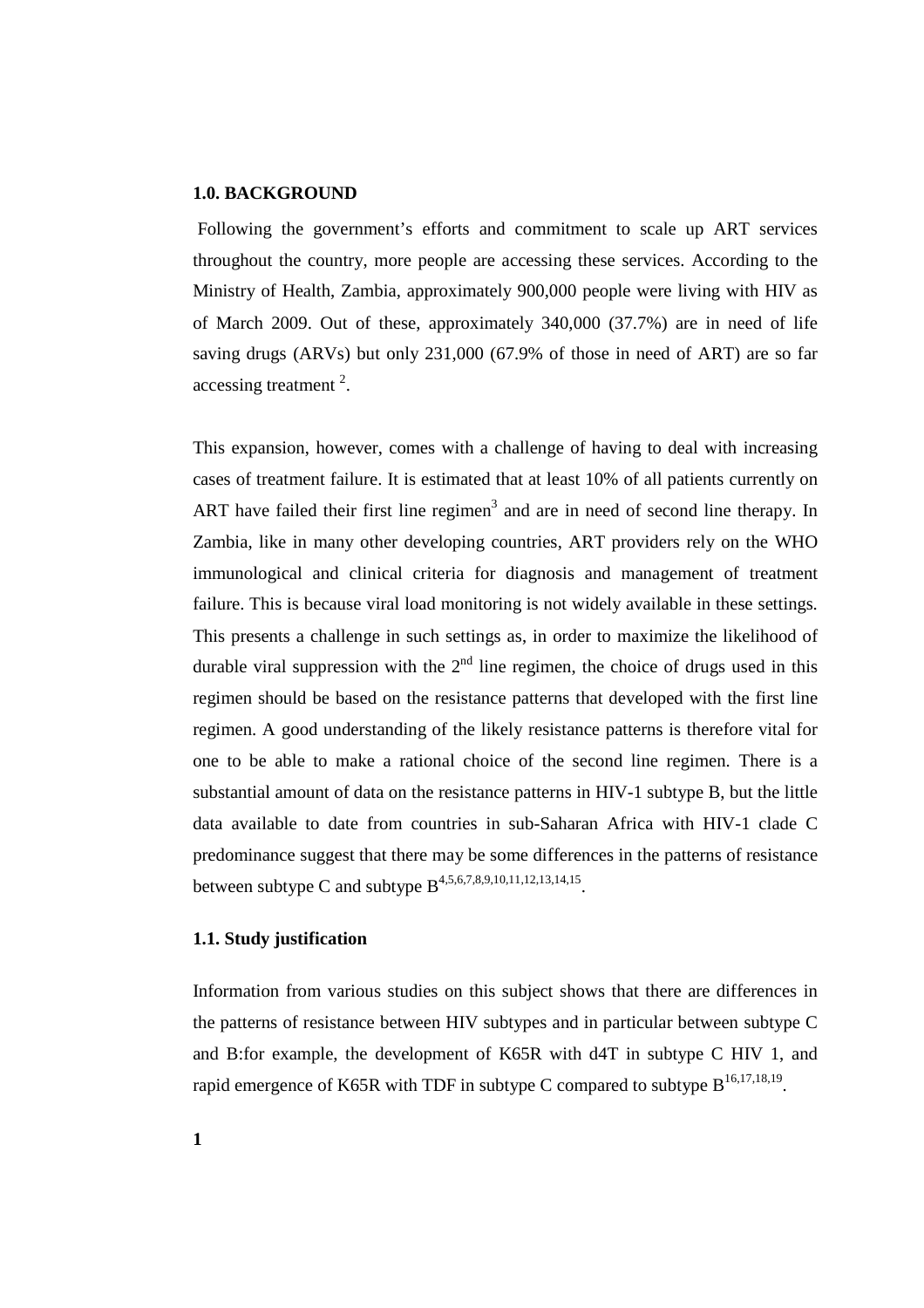This serves as evidence that the resistance patterns may be different from region to region and even within the same region from area to area depending on the viral subtype predominant in the area under study. This is particularly of clinical significance because it carries the potential to influence the choice of the first, second line, and other regimens thereafter. Furthermore, while it is widely believed that subtype C is predominant in Zambia, as it is in the rest of the Southern African region, the study cited above by Hamers et al provides evidence that there are other subtypes of HIV1 in Zambia other than subtype C.

#### **2.0. LITERATURE REVIEW**

 A number of studies looking at genotypic resistance patterns have been carried out in various parts of the world, particularly in the western world where HIV-1 subtype B is predominant. There are a limited number of similar studies in parts of the world where HIV-1 subtype C is predominant, and in the Southern African region in particular. The outcomes of the studies summarized below suggest that there may be some differences in the patterns of resistance between HIV-1 subtype B and HIV-1 subtype C. These differences may particularly be of clinical importance as they may influence future treatment decisions with regards to the choice of drugs to be used either in the first or the subsequent regimens.

A study from Zambia published in 2010 looked at the virologic outcomes in children taking adult fixed dose combination of stavudine, lamivudine and nevirapine (Triomune<sup>®</sup> 30)<sup>8</sup>. In this study, 103 children were followed up for a period of 6 to 36 months. Viral load monitoring was done every 6months and genotyping was done on those whose viral load was found to be above 1000 copies/ml. It was found that 69%  $(n=77)$  achieved viral suppression at 24 months, while 31%  $(n=26)$  had viral load greater than 1000 copies/ml. Of those with virologic failure, 21% had extensive NNRTI and Lamivudine resistance; 8% had Q151M, which confers multinucleoside resistance; and, strikingly, 12% of failing patients had either K65R, L74V, or K70E, mutations which are not typically selected for by d4T with subtype B. Extensive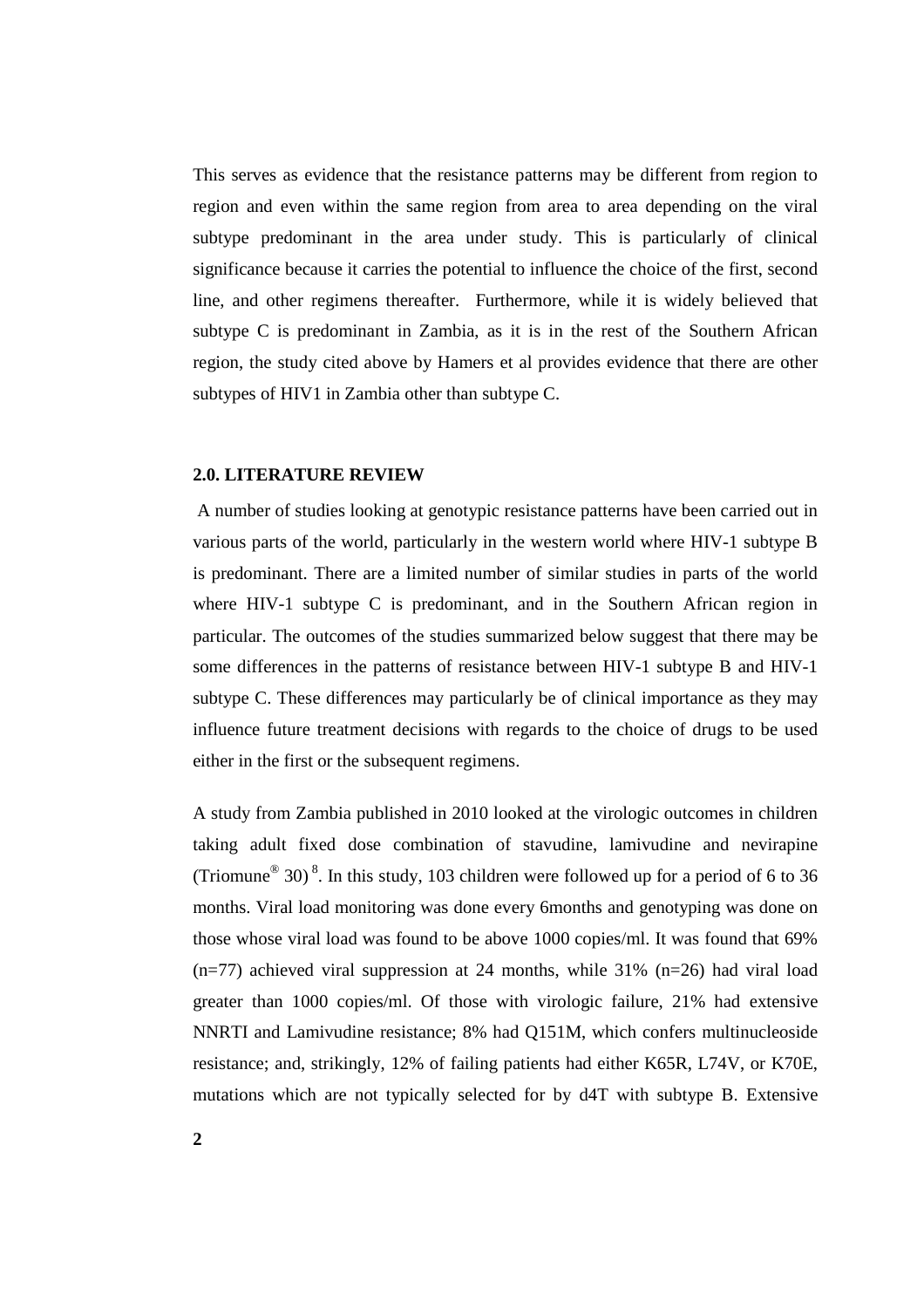resistance accumulated in spite of the fact that these children were being monitored with routine viral loads. The picture is likely to be much worse where routine viral load testing is not being done.

In a systematic review of evidence  $16(1996-2008)$  which looked at the differences in resistance mutations among HIV-1 non-subtype B infections, it was noted that while most major resistance mutations in subtype B were also found in non-B subtypes, a few novel mutations in non-B subtypes were recognized.

The main differences were as follows:

- i. The non-nucleoside reverse transcriptase inhibitor resistance mutation, V106M, has been seen in subtype C and CRF01\_AE, but not in subtype B;
- ii. The protease inhibitor mutations L89I/V have been reported in C, F and G subtypes, but not in B;
- iii. Nelfinavir predominantly selected for a non-D30N containing pathway in CRF01\_AE and CRF02\_AG, while the emergence of D30N is favoured in subtypes B and D;
- iv. Studies on thymidine analogue-treated subtype C infections from South Africa, Botswana and Malawi have reported a higher frequency of the K65R resistance mutation than that typically seen with subtype B.

Additionally, some substitutions that seemed to impact non-B viruses differentially are: reverse transcriptase mutations G196E, A98G/S, and V75M; and protease mutations M89I/V and I93L. (I93L is a secondary resistance mutation in subtype B HIV-1, but causes hyper-susceptibility to PI in subtype C). The authors concluded that these observed differences in resistance pathways may impact cross-resistance and the selection of second-line regimens with protease inhibitors; and that attention to newer drug combinations, as well as baseline genotyping of non-B isolates, in well-designed longitudinal studies with long duration of follow up are needed.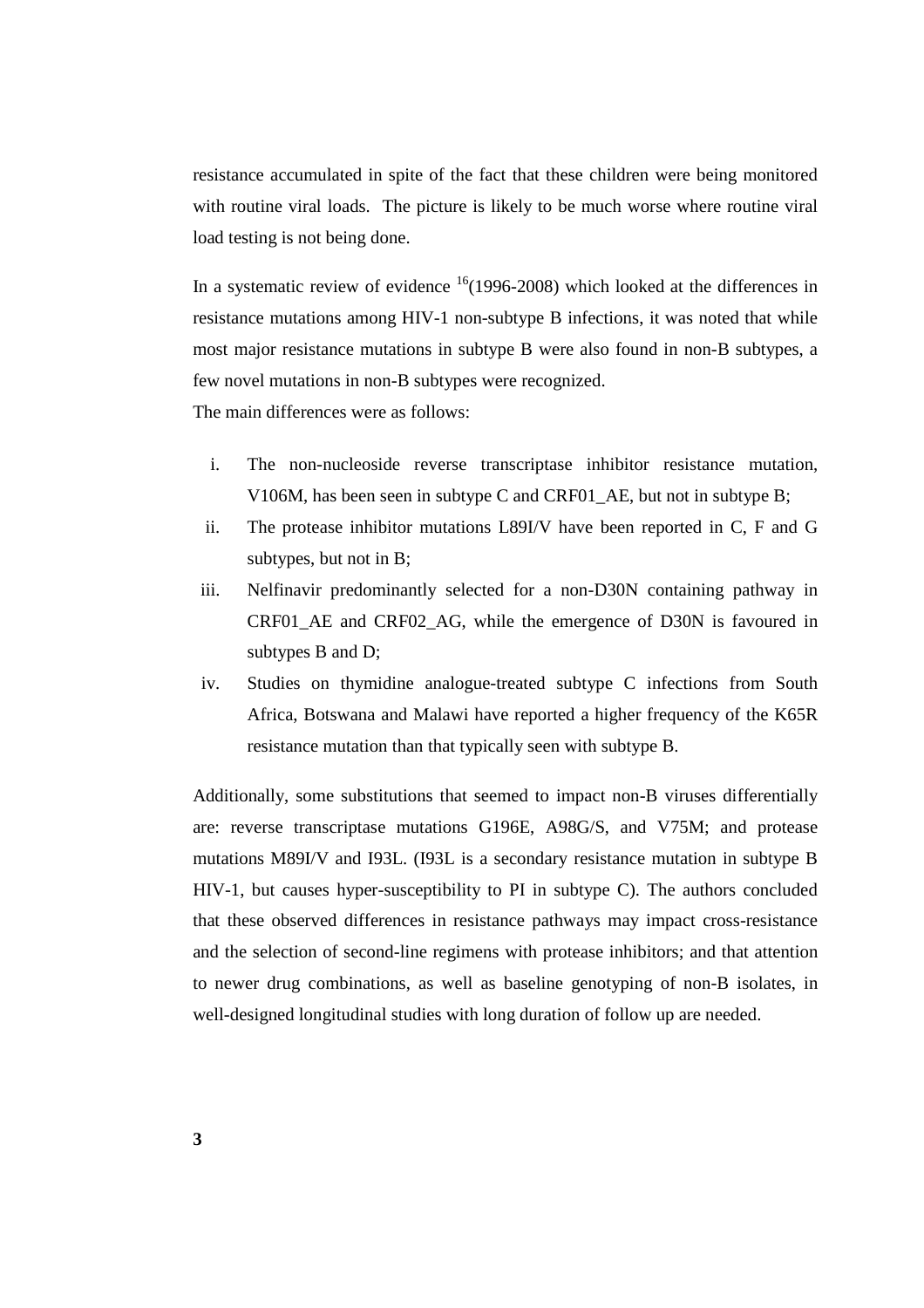In the South Africa Resistance Cohort Study (SARCS)<sup>17</sup>, a cross-sectional observational study, 141 patients failing first-line regimen were recruited and evaluated for resistance and it was found that:

- i. Resistance mutations affecting more than one drug class were commonly found in treatment failure
- ii. HIV-1 RNA > 300,000 copies/mL was a marker of non-adherence associated with less drug resistance at time of failure
- iii. Drug resistance was associated with:
	- Recent opportunistic infection (OI)
	- World Health Organization (WHO) stage IV disease

Lamivudine and efavirenz resistance was most common in a population with few patients on PIs. However, the study was limited by the lack of a genotypic resistance algorithm specific to HIV-1 subtype C and there was no comparison to patients with virologic suppression.

A prospective observational study was carried out in Malawi between December 2005 and June  $2007^{18}$ . This study evaluated resistance mutations present in 96 Malawians initiating second-line therapy following failure of first-line regimen. It was noted that Malawians failing first-line therapy according to immunologic/clinical criteria are found to have extensive antiretroviral resistance. Genotype/phenotype testing showed that:

- 17% were predicted to have no active NRTIs
- 22% to 50% were predicted to have no fully active drugs in second-line regimen, depending on NRTI backbone selected
- K65R mutation was seen in some patients failing on d4T-containing regimens

It was also observed in this study that inclusion of zidovudine in the first-line regimen had a protective effect against the emergence of tenofovir and pan-NRTI resistance mutations, but that the risk for thymidine analogue mutations (TAMs) was elevated.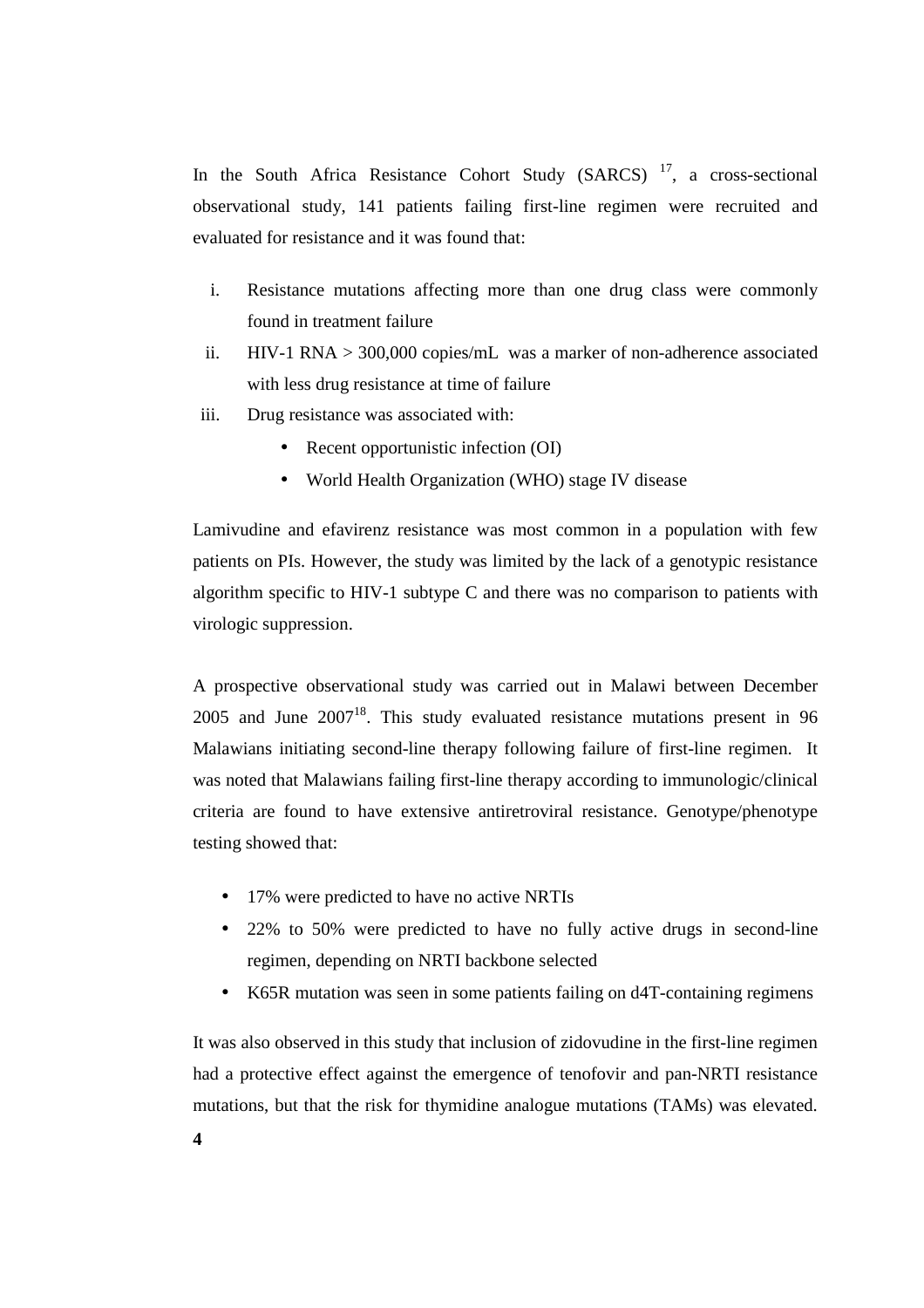There were similar findings in Botswana where K65R was observed in increased frequency in patients failing didanosine and stavudine containing backbones in HIV1 subtype C compared to subtype B.

The data from the studies cited above suggest that the amount of knowledge in the treatment of HIV infection that we have so far, which is mainly from studies on HIV-1 subtype B, may not be completely generalizable to all subtypes. Given the potential for differences in the selection of ART resistance between subtypes, and the impact that these differences could have on the efficacy of  $2<sup>nd</sup>$ -line therapy and beyond, additional studies in these area are needed. The table below gives a summary of the common resistance mutations selected for by the drugs commonly used as first line in Zambia.

**Table 1-Review of resistance mutations selected for by drugs commonly used as first-line art regimen in zambia.1, 20, 21, 22, 23, 24, 25** 

| <b>CLASS</b> | <b>DRUG</b> | Common major mutations                                 |  |  |  |
|--------------|-------------|--------------------------------------------------------|--|--|--|
| <b>NRTI</b>  | 3TC         | M184V                                                  |  |  |  |
|              | <b>FTC</b>  | M184V                                                  |  |  |  |
|              | D4T         | M41L, D67N, K7OR, L210W, T215Y/F, K219Q/E, 69ins,      |  |  |  |
|              |             | Q151M, K65R                                            |  |  |  |
|              | AZT         | M41L, D67N, K7OR, L210W, T215Y/F, K219Q/E, 69ins,      |  |  |  |
|              |             | Q151M                                                  |  |  |  |
|              | <b>TDF</b>  | <b>K65R, K70E</b>                                      |  |  |  |
|              | ABC         | L74V                                                   |  |  |  |
|              | <b>DDI</b>  | L74V                                                   |  |  |  |
| <b>NNRTI</b> | <b>NVP</b>  | L100I, K101P, K103N/S, V106M,<br>V108I,<br>$Y181C/I$ , |  |  |  |
|              |             | Y188C/L/H,G190A                                        |  |  |  |
|              | <b>EFV</b>  | L100I, K101P, K103N/S, V106M, V108I, Y181C/I, Y188L,   |  |  |  |
|              |             | G190S/A, P225H                                         |  |  |  |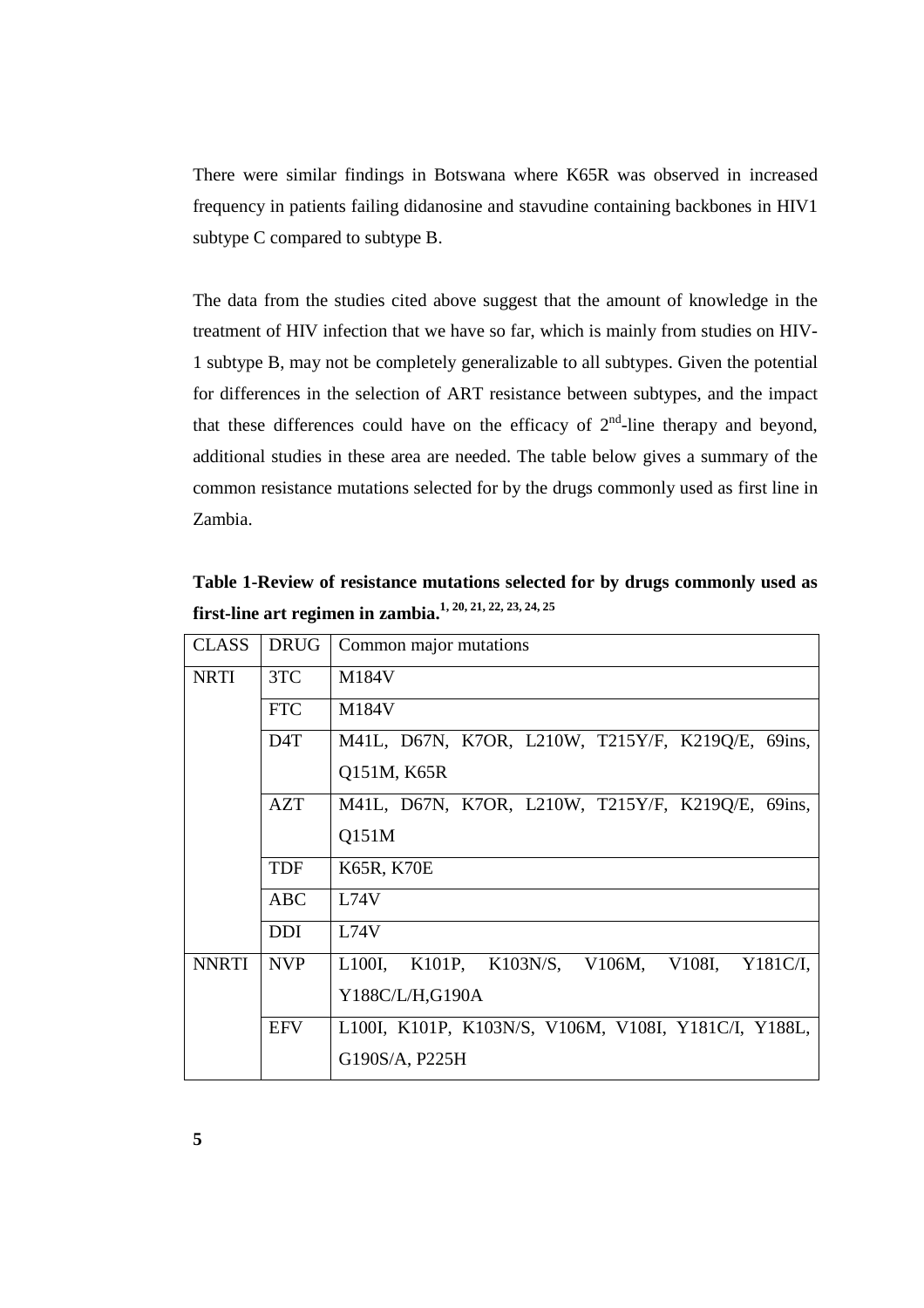### **Comment:**

- 69ins confers resistance to all NRTIs
- Q151M complex confers resistance to all NRTIs except TDF
- The presence of 3 TAMs or more inclusive of either M41L or L210W also confers resistance to TDF
- M184V with K65R or M184V with TAMS also confer resistance to ABC and DDI
- The presence of M41L, D67N, L210W, T215Y/F, K219Q/E confers resistance to DDI
- Y181C/I reduces viral susceptibility to ETV. The presence of L100I and K101P with other NNRTI mutations also confers resistance to ETV.

## **3.0. HYPOTHESIS**

The working hypothesis was that the resistance patterns selected by first-line ART regimens in Zambia, where HIV 1 subtype C is predominant, would differ from those commonly observed in HIV 1 subtype B.

## **4.0. OBJECTIVES**

#### **4.1. General objective**

The objective of this study was to evaluate the pattern of resistance in patients failing the first line regimen in Zambia.

#### **4.2. Specific objectives**

This study was to investigate:

- 1. Patterns of resistance exhibited under the pressure of the commonly used  $1<sup>st</sup>$ line regimens in Zambia
- 2. Prevalence of mutations overall and by class.
- 3. Risk factors for resistance
- 4. HIV subtypes present in Zambia and their frequency.

**6**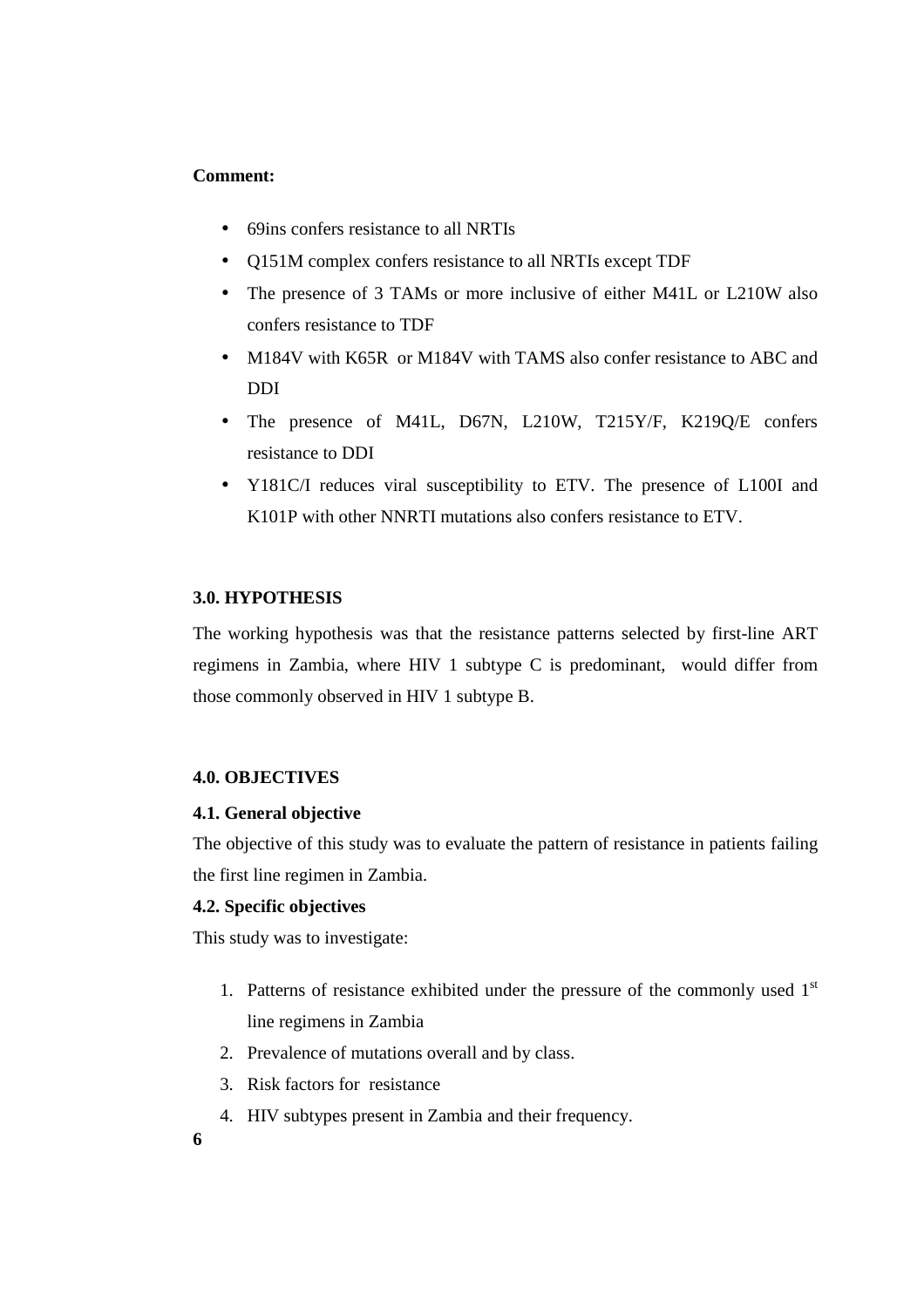#### **5.0. STUDY DESIGN AND METHODOLOGY**

The study was a retrospective, descriptive analysis. It was carried out in Lusaka at the University Teaching Hospital (UTH), Chreso clinic and Circle of hope clinic.

Permission was sought from these health facilities to collect data from their medical records. The principal investigator collected data from the participant's charts and recorded it directly on the data collection sheet which was kept in the password protected computer folder.

## **5.1. Participants:**

All patients with available genotypes within the specified time frame who met the inclusion criteria were considered for inclusion. These patients were drawn from UTH-Pediatrics department, Chreso, and Circle of Hope clinics in Lusaka.

## **5.2. Sampling:**

All available genotypes that were done from 2002, the time ARV's were introduced in public health sector, to  $31<sup>st</sup>$  December 2010 were screened for inclusion. Purposive sampling method was used and the target sample size of 393 was calculated using the Yamane formula with the level of precision set at 0.05.

## **5.3. Inclusion criteria**

- HIV positive
- On therapy for  $\geq$  24 weeks.
- Has failed the first-line regimen. (Failure being defined as having the viral load of more than 1000 after 6 months on treatment and first-line regimen being defined as NNRTI based HAART regimen according to 2004 and 2007 National guidelines).
- Genotype done prior to switching to second-line regimen.
- There was no age restriction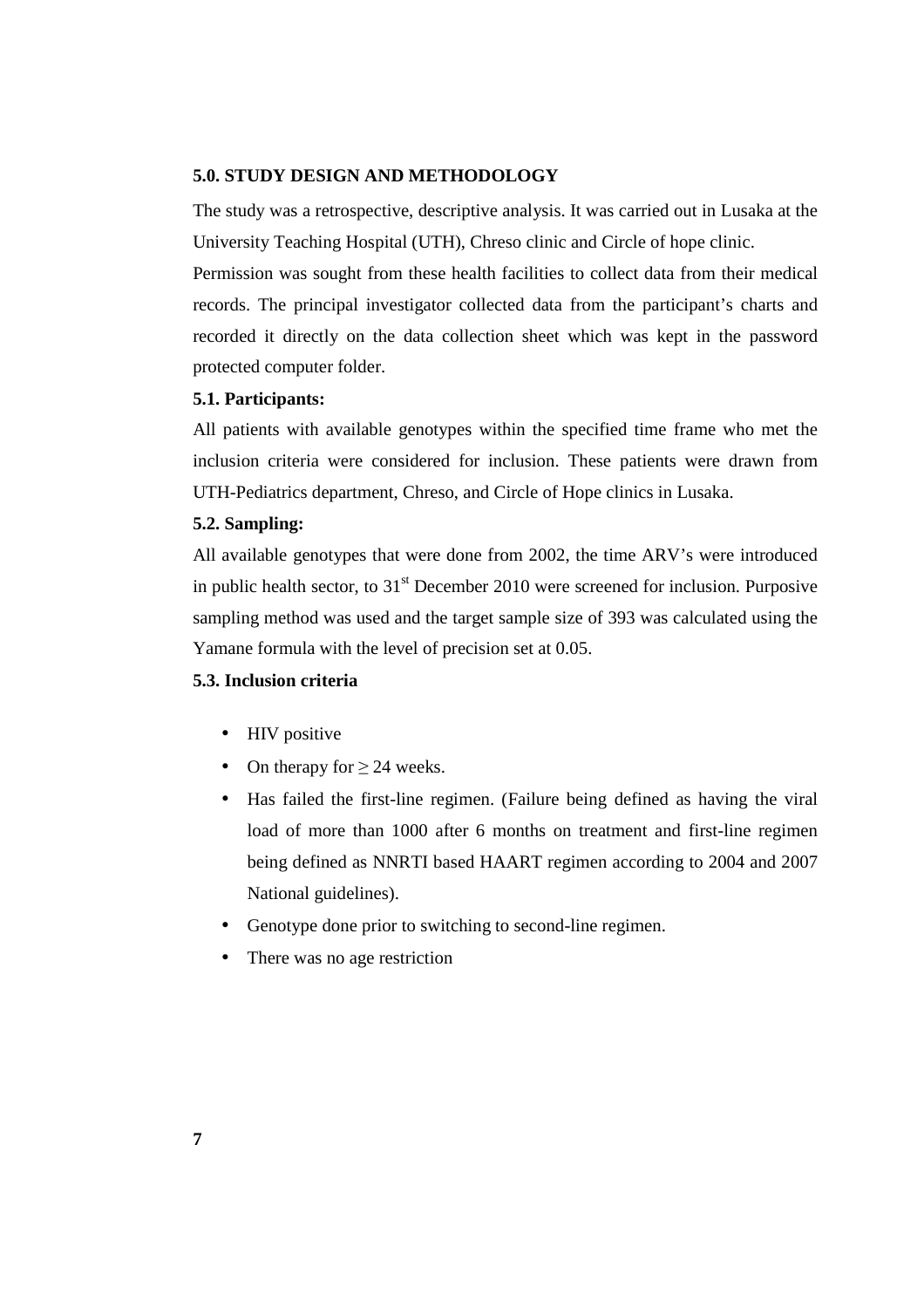## **5.4. Exclusion criteria**

- On therapy for  $\leq$ 24 weeks
- Genotype done on failing  $2<sup>nd</sup>$  line regimen (Second line regimen being defined according to 2004 and 2007 guidelines for patients whose first regimen was changed due to failure )
- Regimens outside the guidelines
- Genotypes whose corresponding patients records (files) were missing were not included in the main analysis. These genotypes however, were included in the determination of the overall frequency of specific mutations in the population.

## **5.5. Variables**

## **5.5.1. Independent**

- Age
- Sex
- Prior history of ARV exposure
- Failed regimen
- Duration of therapy (time to failure)
- CD4+ cell count (at baseline, peak and at failure)
- WHO disease stage (Pre-HAART and T-staging at failure)
- Viral load
- Viral subtype
- Provider's reason for failure
- OI history

## **5.5.2. Dependent**

• Patient's genotype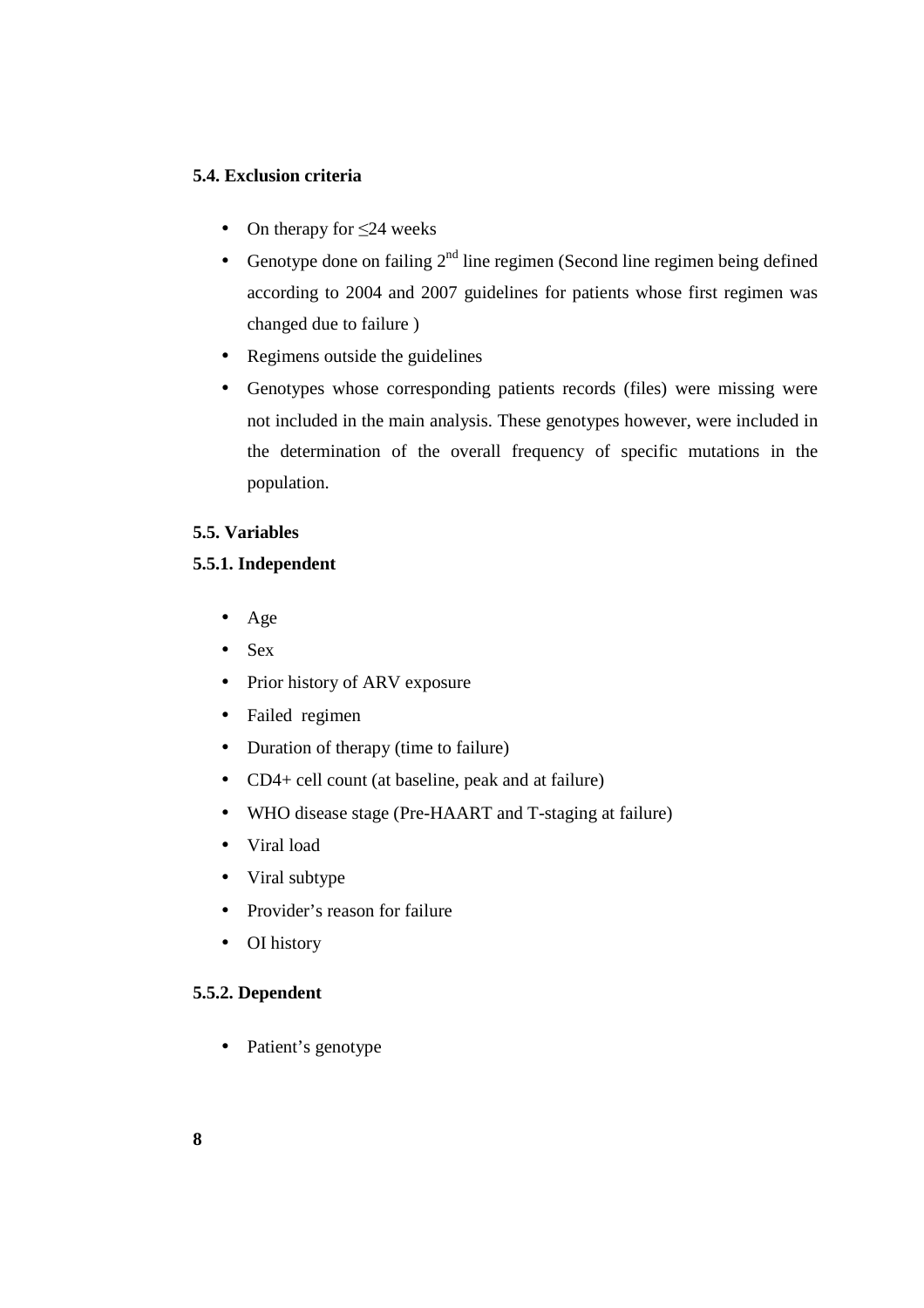#### **5.6. Statistical analysis**

- SPSS version 17 was used to analyze data
- Simple descriptive statistics included means, median and range. Chi-square method was applied to determine association as required.
- The prevalence of resistance mutations was analysed overall and by class.

#### **5.7. Ethical considerations**

De-identification of patients was achieved by assigning a study number to each patient's file. Other patient's identifiers (e.g.: file number, patient's name) were kept separately in a password-protected computer file. These will be kept for a period of at least five years after which they will be destroyed. This is to allow for all queries that may arise at the end of the study to be answered. Ethical approval was sought from the University of Zambia Biomedical Research Ethics Committee. A waiver for doing the study without patient's consent was requested and granted based on the following:

- This study was only to involve a retrospective chart review
- The research involved no more than minimal risk to the participants; there was no patient interaction, i.e. the data review did not include any direct interaction between the researcher and patients.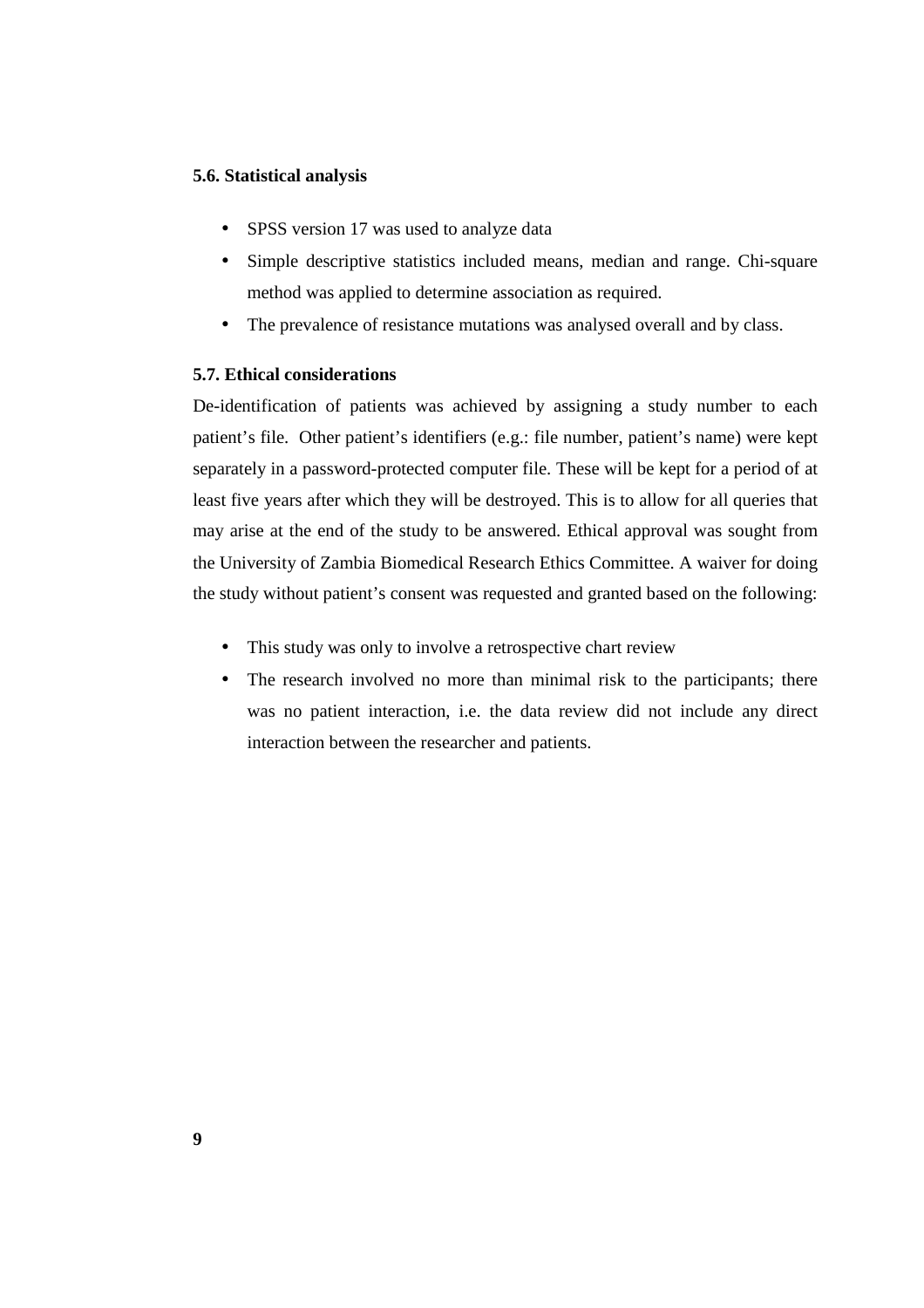#### **6.0. RESULTS**

Of 174 genotypes that were done between 2002 and December 2010 in the 3 study sites, 48 were done on failing PI-based regimen and were therefore excluded while 126 met the inclusion criteria for the study and were considered for analysis. 24 were found to be wild type (19%), while 102 (81%) had at least one significant mutation. 92% of 126 genotypes that were analyzed were obtained from pediatric patients while only 8% were from adult patients. 54.8% were from female patients while 45.2% were from male patients (Table 2)

It is important to note that of the 24 wild type genotypes, only 2 of them (8.3%) were from adult while the remaining 22 (91.7%) from children. All the wild type genotypes had viral loads above 100,000 copies per ml. A further analysis of the 102 genotypes that were found to have at least one mutation was done and it was found that the mean treatment duration before genotyping was 39.7 months, the median 39 months while the range was 73 months (11-84months). A closer look at the duration of treatment revealed that 88.2%of patients took medication for 24 to 60 months before a genotype was done; the majority of these (44.1%) took medication for 36 to 47 months before genotyping. Only 5% of patients took medication for more than 60 months before a genotype was done. (Table 2)

Of the few patients that had their WHO staging recorded in their files (45.1% initial and 52.9% at failure), only 37% of them were asymptomatic at failure compared to 57.8% at initiation. P=0.083. 42.6% of those that are symptomatic at failure were in WHO stage 3 or 4 compared to 26.6% in the same stages at initiation P=0.098. (Table 2)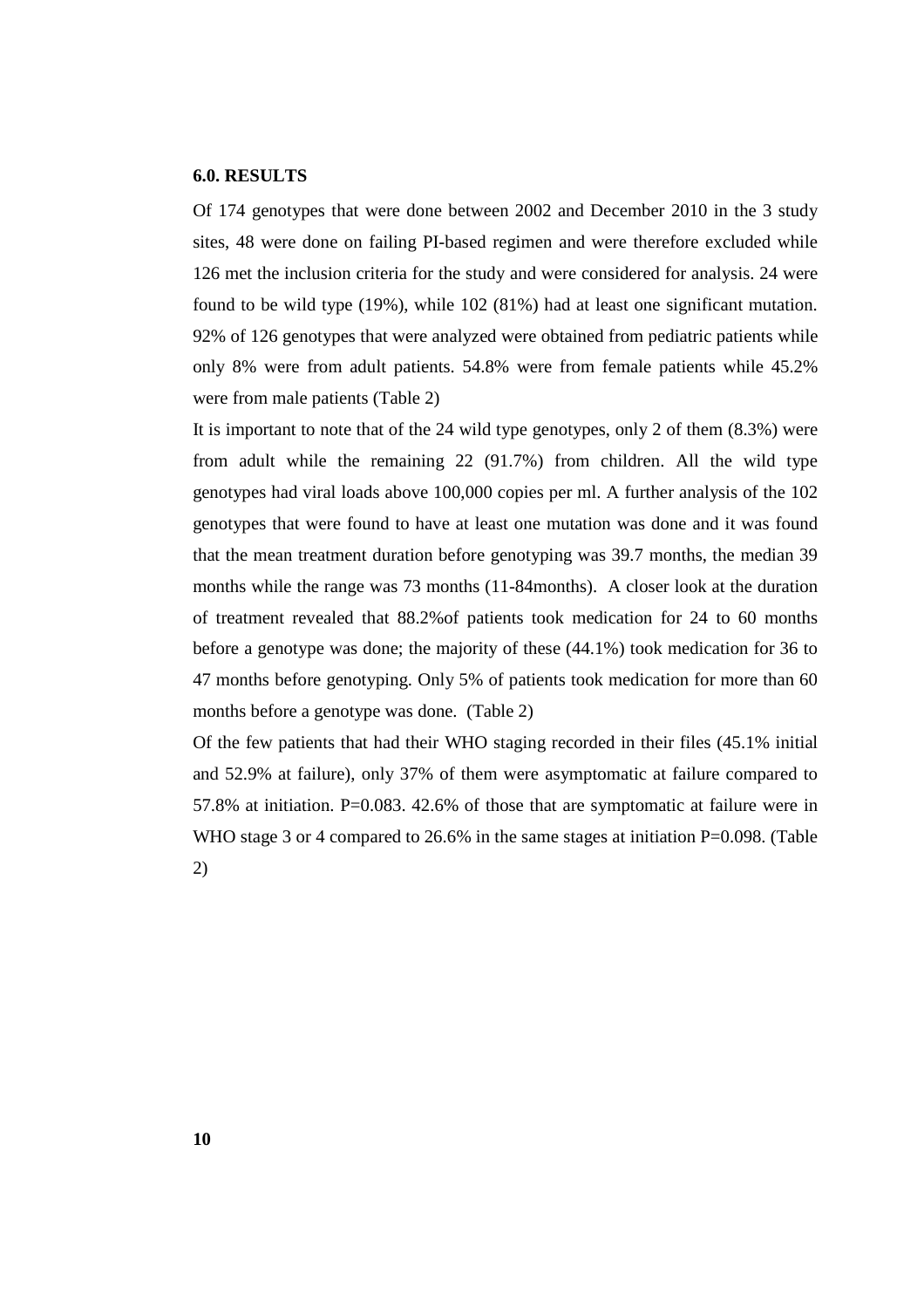| <b>Table 2: Baseline characteristics</b> |  |
|------------------------------------------|--|
|------------------------------------------|--|

| <b>Characteristic</b>  | <b>Frequency</b>                                              | Percent |  |  |
|------------------------|---------------------------------------------------------------|---------|--|--|
| Grouped Age (in years) |                                                               |         |  |  |
| Pediatrics $(\leq 15)$ | 116                                                           | 92      |  |  |
| Adults $(>15)$         | 10                                                            | 8       |  |  |
| <b>Sex</b>             |                                                               |         |  |  |
| Female                 | 69                                                            | 54.8    |  |  |
| Male                   | 57                                                            | 45.2    |  |  |
|                        | Duration of treatment for the 102 who had at least 1 mutation |         |  |  |
| $>6 - 12$ months       | 2                                                             | 2.      |  |  |
| $12-23$ months         | $\overline{4}$                                                | 3.9     |  |  |
| 24-35 months           | 25                                                            | 24.5    |  |  |
| 36-47 months           | 41                                                            | 40.2    |  |  |
| 48-60 months           | 16                                                            | 15.7    |  |  |
| $>60$ months           | 5                                                             | 4.9     |  |  |
| Missing                | 9                                                             | 8.8     |  |  |
| <b>WHO</b> Initial     |                                                               |         |  |  |
| WHO stage 1            | 27                                                            | 26.5    |  |  |
| WHO stage 2            | $\overline{7}$                                                | 6.8     |  |  |
| WHO stage 3            | 6                                                             | 5.9     |  |  |
| WHO stage 4            | 6                                                             | 5.9     |  |  |
| Missing                | 56                                                            | 54.9    |  |  |
| WHO at failure         |                                                               |         |  |  |
| WHO stage 1            | 20                                                            | 19.6    |  |  |
| WHO stage 2            | 11                                                            | 10.8    |  |  |
| WHO stage 3            | 8                                                             | 7.8     |  |  |
| WHO stage 4            | 15                                                            | 14.7    |  |  |
| Missing                | 48                                                            | 47.1    |  |  |
| Genotype               |                                                               |         |  |  |
| 1TAM                   | 17                                                            | 16.7    |  |  |
|                        |                                                               |         |  |  |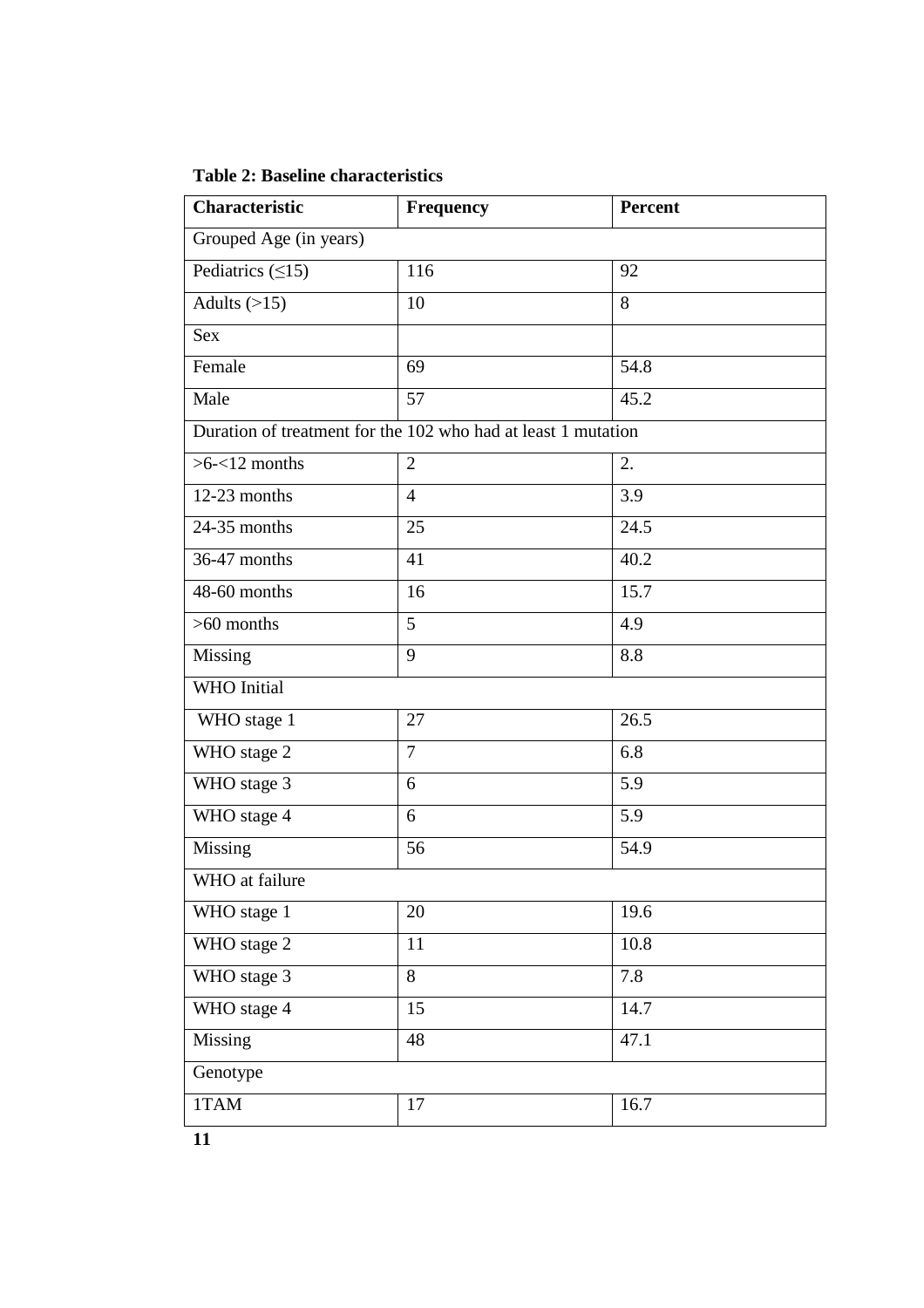| <b>Characteristic</b> | <b>Frequency</b> | Percent |
|-----------------------|------------------|---------|
| 2TAM                  | 19               | 18.6    |
| $\geq$ 3TAM           | 26               | 25.5    |
| Other mutations       | 40               | 39.2    |

Only 41 patients (40%) had their CD4 initial documented ; of those, the mean was 315.9 cells/mm<sup>3</sup>, and the median was 241 cell/mm<sup>3</sup>;48 patients (47%) had their CD4 peak documented in the patient's file with a mean of  $662.6$  cells/ $\text{mm}^3$  and a median of 563 cells/ $mm<sup>3</sup>$ ; while at failure, 51 patients (50%) had their CD4 documented in the patient's file with the mean of 378.8 cells/ $mm<sup>3</sup>$  and the median of 316 cells/ mm<sup>3</sup>.See table 3 below.

**Table 3:CD4 values** 

|        | <b>CD4 Initial</b> | <b>CD4 Peak</b> | <b>CD4</b> at failure |
|--------|--------------------|-----------------|-----------------------|
| Mean   | 315.98             | 662.58          | 378.78                |
| Median | 241.00             | 562.50          | 316.00                |
| Range  | 1755(4-1759)       | 1679(49-1728)   | 1375(6-1381)          |

According to WHO staging of HIV disease, more patients were found to be symptomatic at failure, that is WHO stage 2 or higher (63%) compared to the time of initiation (42.2%), though this was not statistically significant( $P=0.32$ ). See table 2 above

The average viral load at failure was 37,464.2copies/ml, with a median of 20,547copies/ml and a range of 1100-432124 copies/ml. It is important to note that all those that were found to have a wild type genotype had a viral load of above 150, 000 copies/ml.

The majority of patients (92.2%) were on d4T (62%) or AZT (38%) -based regimens; whereas 6.8% were on TDF based and only 1% were on ABC based regimen. See figure 1 below.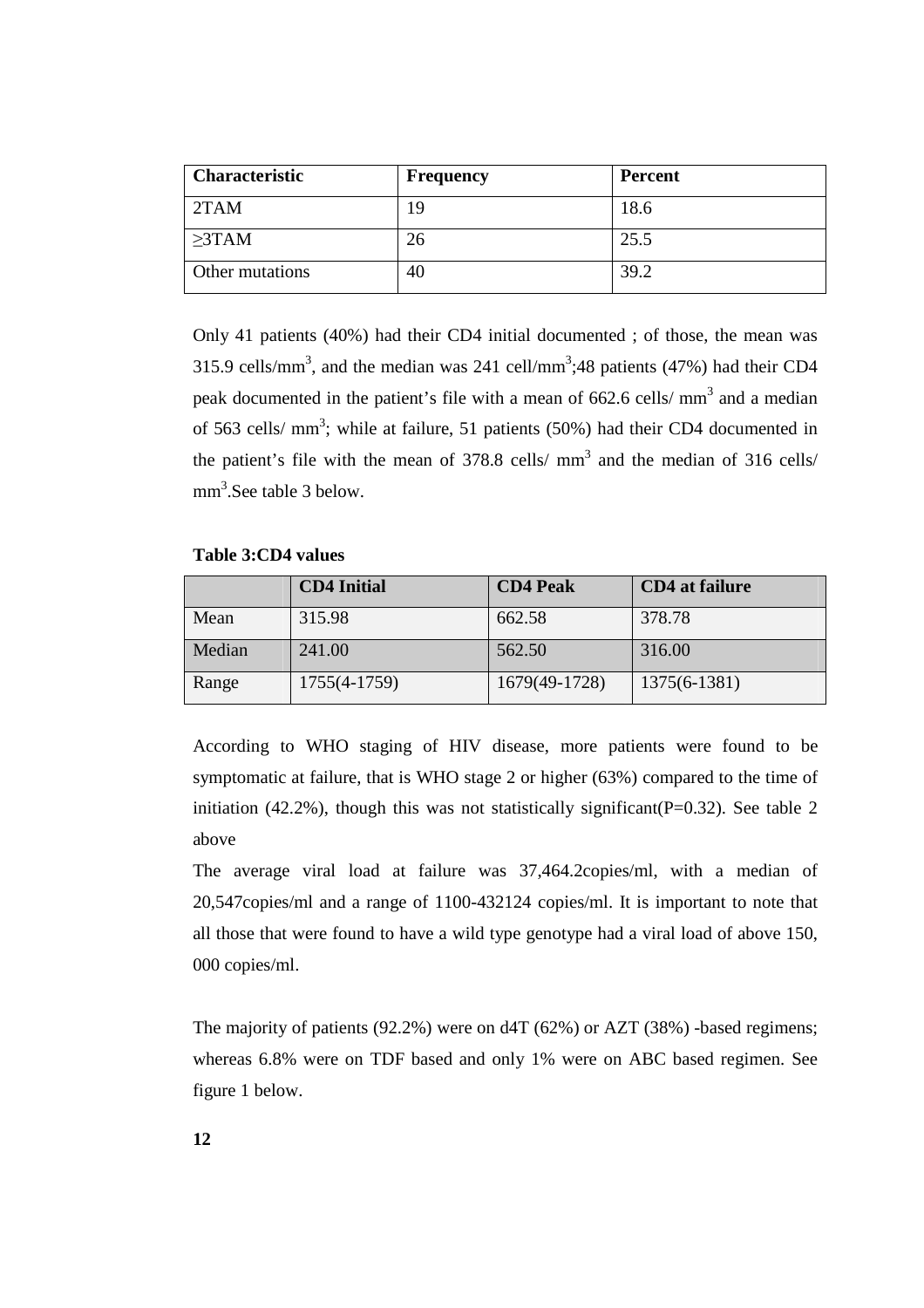**Figure 1: Frequency by regimen** 



M184I/V mutation was the most common NRTI-associated mutation (83.3%), followed by the thymidine analogue mutations (TAMs) with M41L (26.4%), D67N (22.5%), K70R (20.5%), T215F/Y/C/D/E/V (40.2%), K219E/Q/N/R (22.5%) having the highest frequency. K65R mutation was found in only four patients (3.9%), including one patient failing on AZT and another failing on d4T.

Other important mutations were the pan-NRTI mutations which confer resistance to all the NRTIs, particularly Q151M complex (2.9%) and the 69insertion (1%). The presence of pan-NRTI resistance mutations was associated with a viral load of above 10,000 (*p=0.041)*. Others were A62V (3.9%), V75I (2.9%) and F77L (0.9%). See figure 2 below.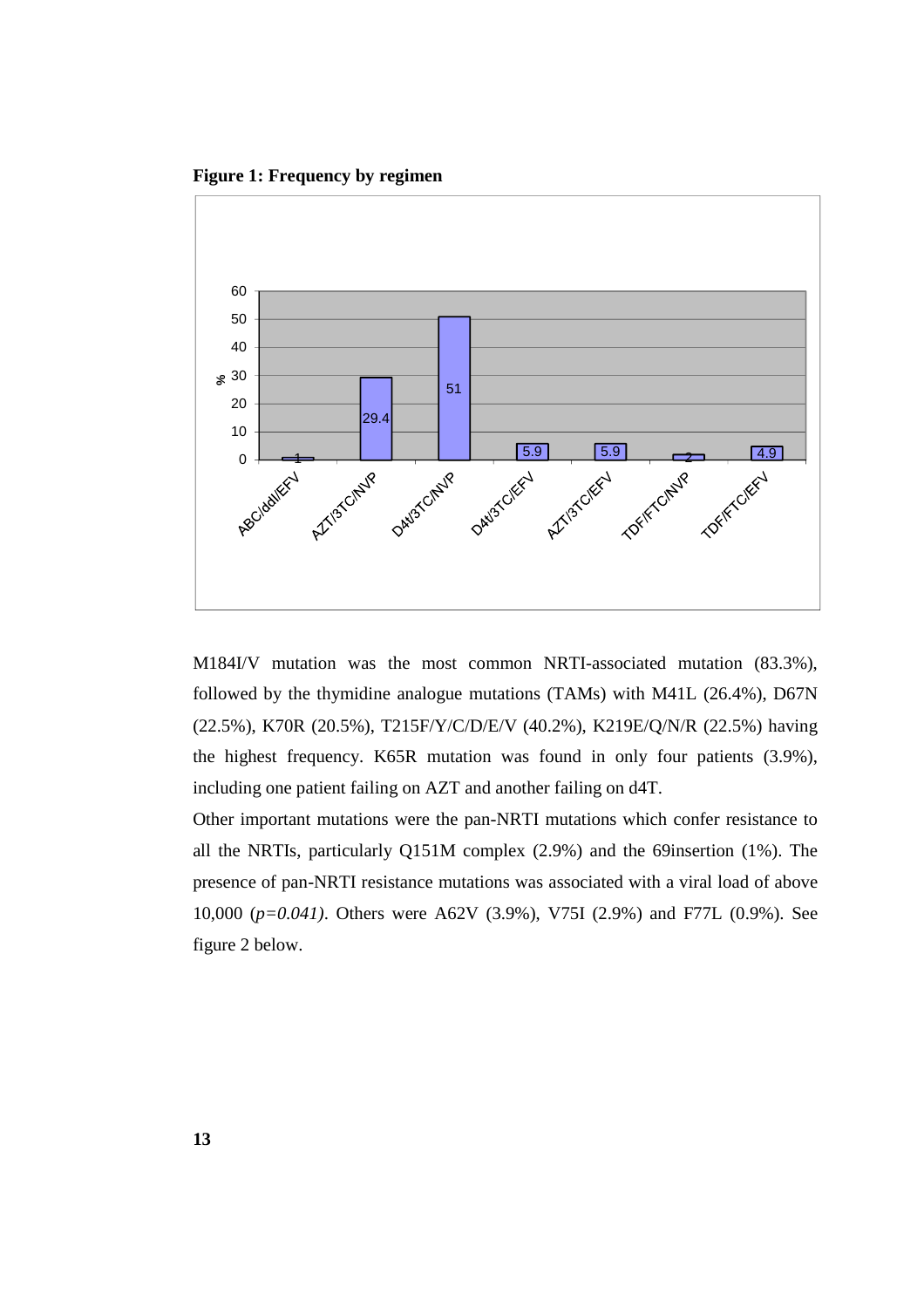**Figure 2: NRTI Resistance Mutations** 



Among patients with TAMs, 16.7% had 1TAM; 18.2% had 2 TAMs and 25.5% had ≥3 TAMs. See figure 3 below.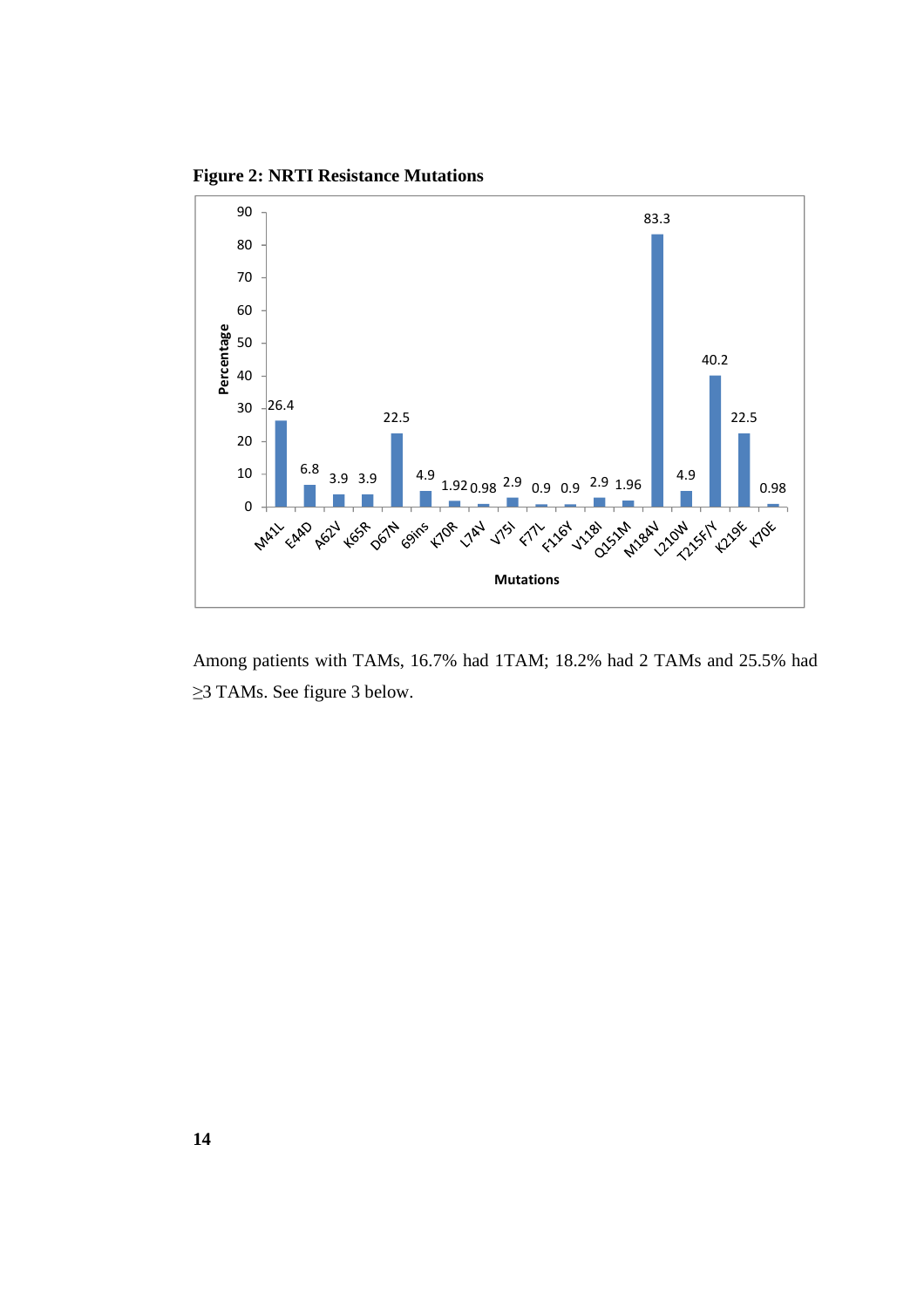**Figure 3: Frequency of TAMs** 



Common NNRTI-associated mutations included K103N/H/S/T (38.2%), Y181C/I/V (38.2%), A98G (20.6%), V108I (16.6%), Y188C/L (12.7%), K101E/P (11.8%), G190S/V (10.8%); others were P225H (3.9%), M230L (3.9%). Of note is the presence of V106M mutation (3.9%) which is relatively uncommon in HIV subtype  $B^{20}$ . See figure 4 below.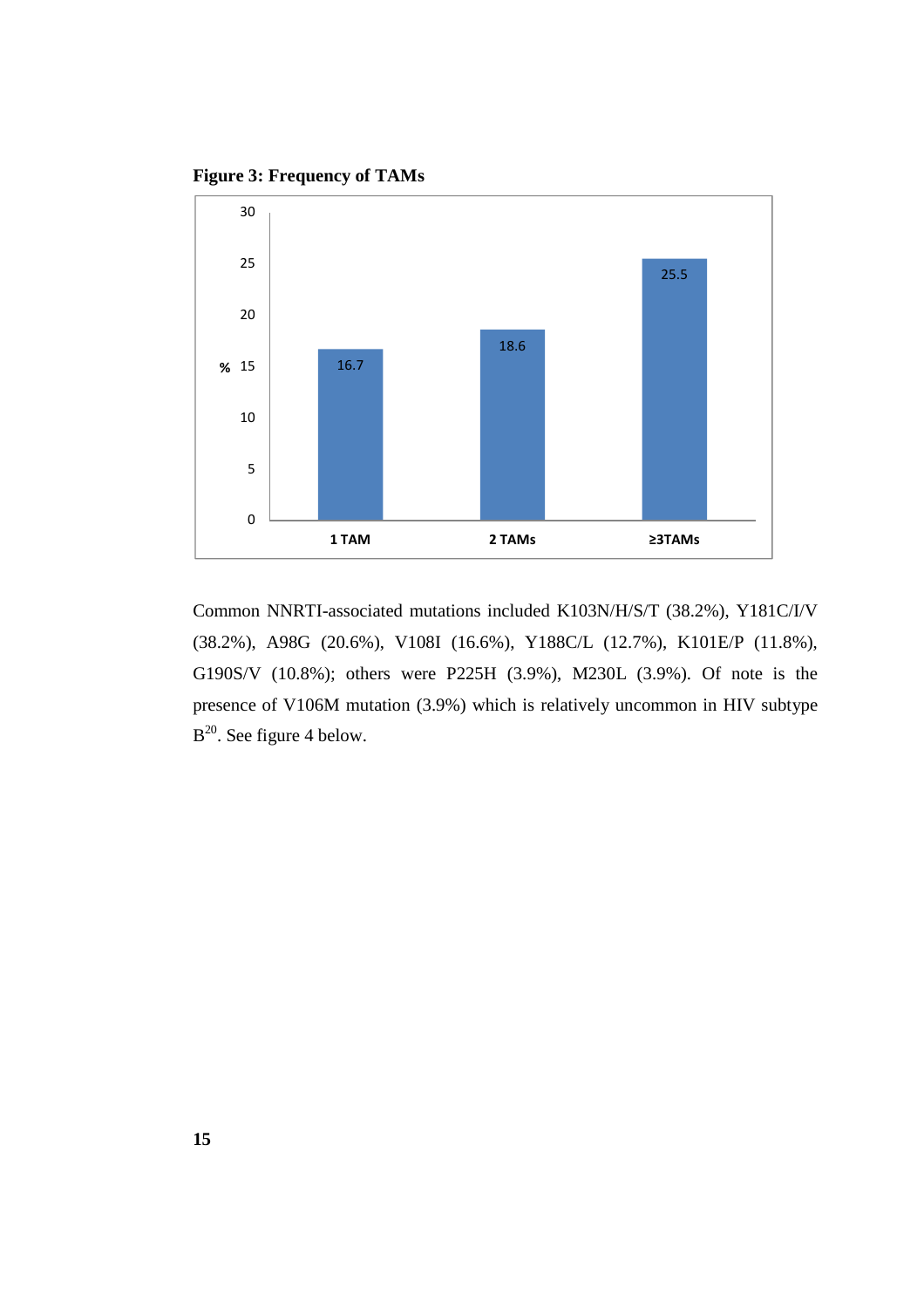**Figure 4: NNRTI Resistance Mutations** 



Going by the drugs, viral resistance was highest to NVP and EFV at 92.1%, followed by 3TC/FTC at 83.3, then AZT/D4T 43%, with ETR at 38.2%. See figure 5 below.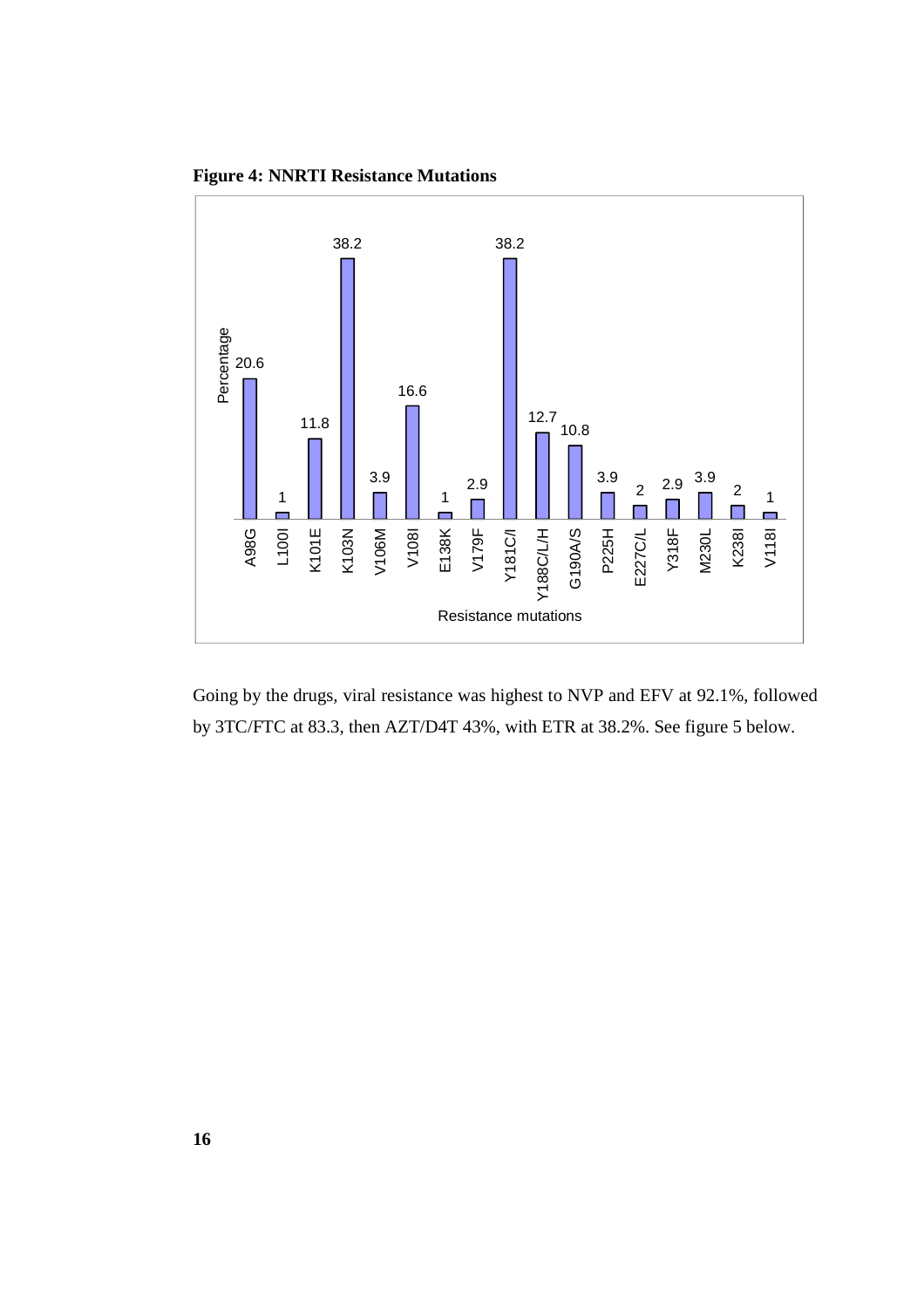**Figure 5: Resistance by drug** 



`The majority of patients (85%) had both NRTI and NNRTI–associated resistance mutations at the time of genotyping. See figure 6 below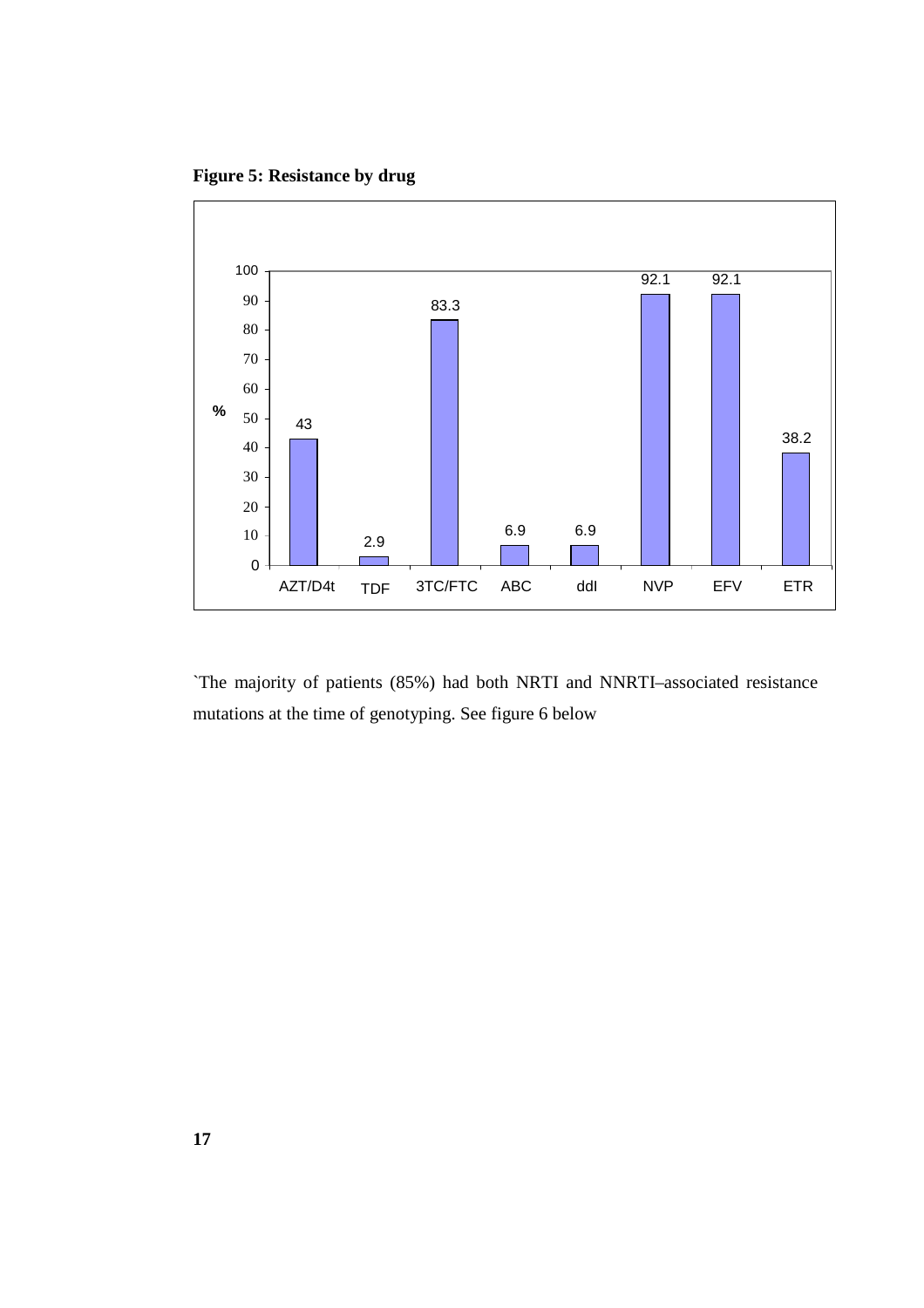

**Figure 6: Frequency of Mutations by Class** 

More than 60% of patients had a combination of M184V with TAMs. This is a somewhat dangerous combination as it has the potential to affect other NRTIs such as TDF, ABC and ddI. See figure 7 below.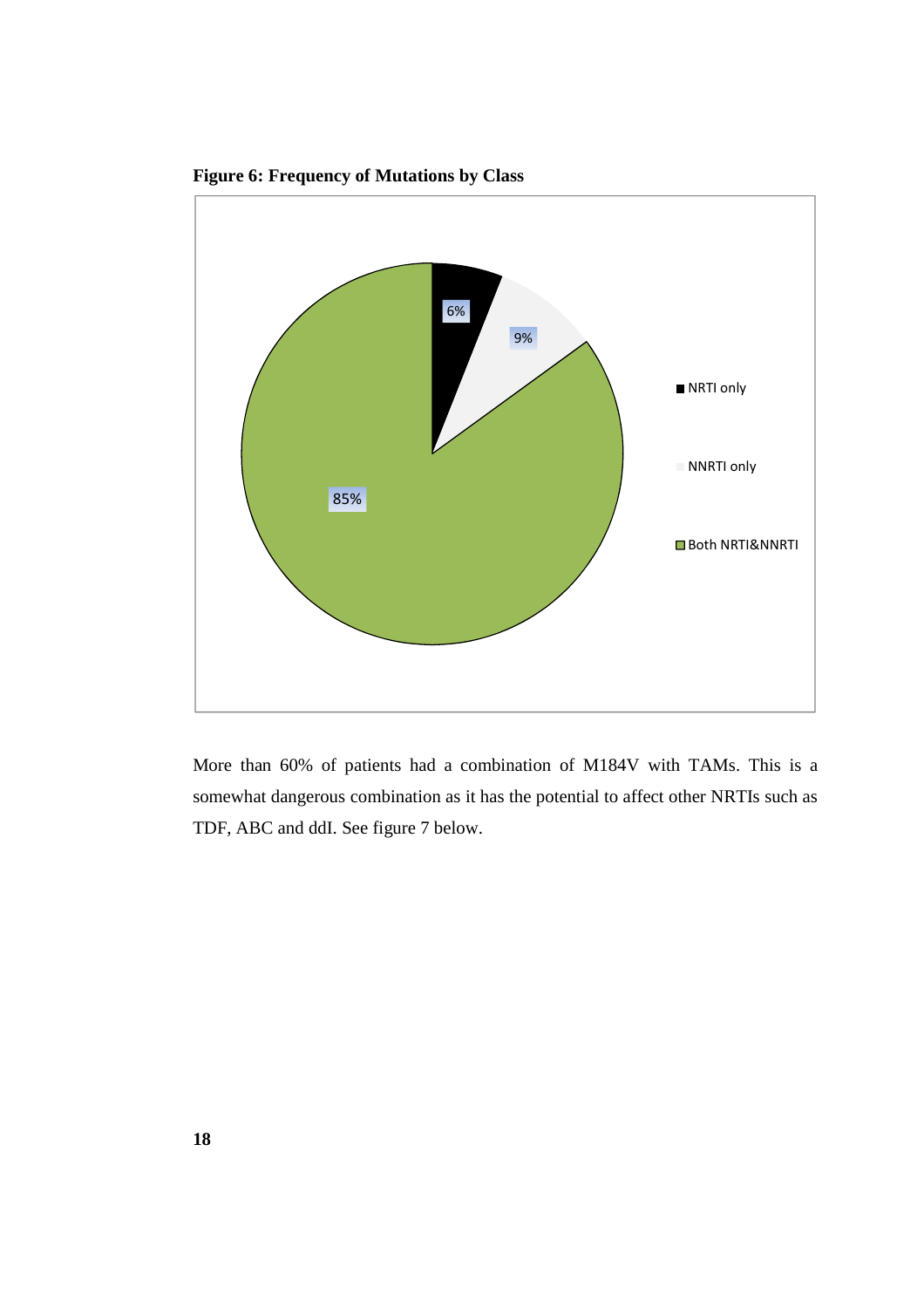

**Figure 7: Presence of M184V with TAMs** 

HIV-1 infection has a global distribution but specific subtypes of HV-1 tend to have specific regional predominance. It is however difficult to predict the subtypes present in a particular area apart from the one expected to be predominant in that particular area and this is largely due to the geo-demographic and socio-economic dynamics of human population. In this study, subtype C was, as expected, found to be the most prevalent at 95.2%. Others were subtype B/C (2.4%), subtype D/C (1.6%), and one patient (0.8%) had subtype B. See table 4 below.

| <b>Subtype</b> | Frequency | Percentage |
|----------------|-----------|------------|
| C/C            | 120       | 95.2       |
| B/C            | 3         | 2.4        |
| D/C            | 2         | 1.6        |
| B/B            |           | 0.8        |

**Table 4: Frequency of Subtypes Observed** 

**19**  There was no difference observed in the pattern of resistance in the different subtypes and recombinant forms of HIV that were found in this study.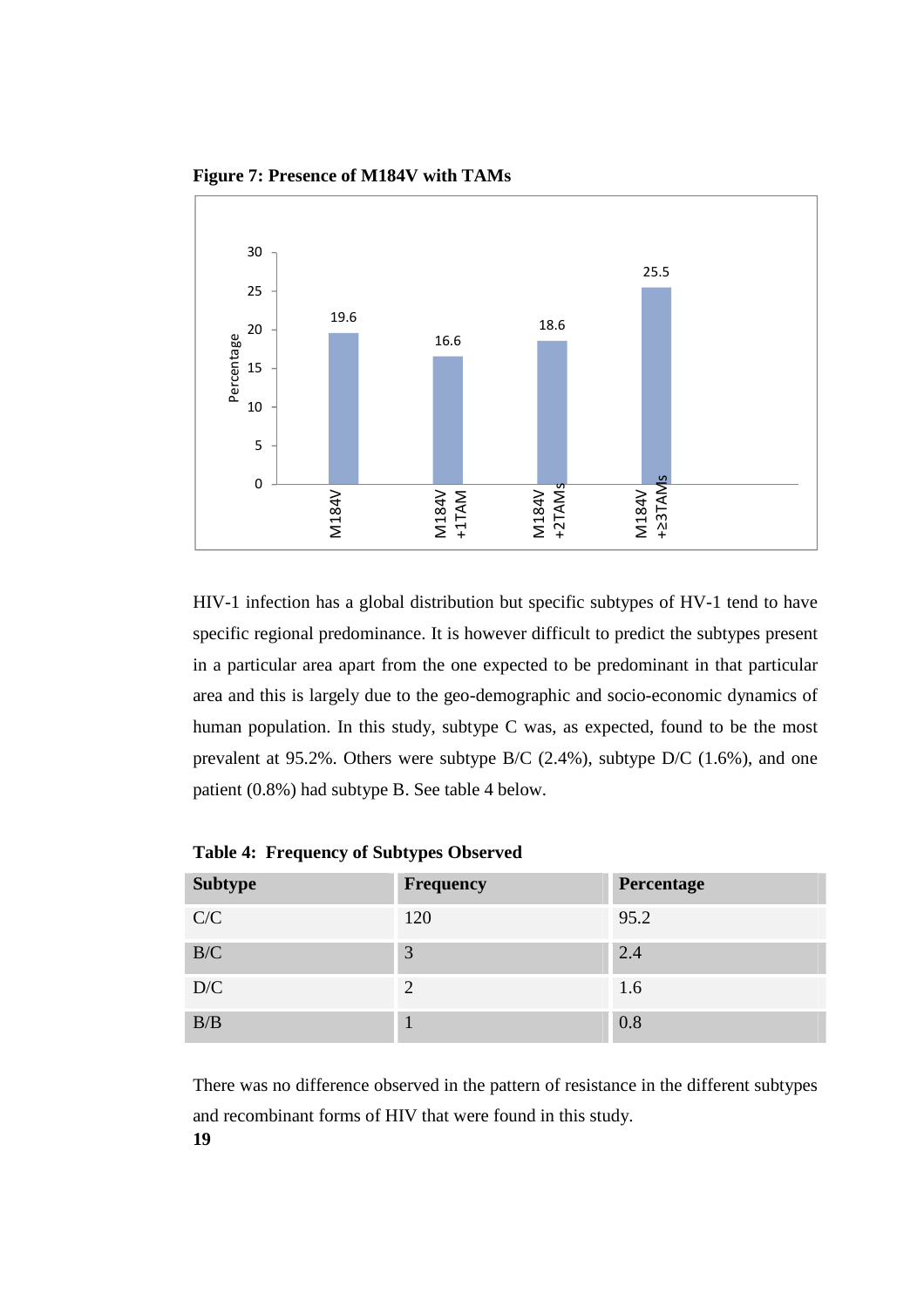The suspected reason for failure was documented only in five patient's files (4%) and all of them cited 'poor adherence'.

**Risk factors for resistance:** We analyzed multiple variables in attempt to identify correlates of resistance, including WHO stage, CD4 cell count, viral load, OI history, regimen type, duration of regimen, sex and age. Viral loads at failure greater than 150 000 copies/ml were significantly found to be associated with the development of both NRTI and NNRTI resistance mutation (P=0.042). Age less than 15 years and the use of D4T+3TC+NVP (Triomune) also seemed to be statistically significant (P=0.033 and P=0.041 respectively). See summary in table 5 below.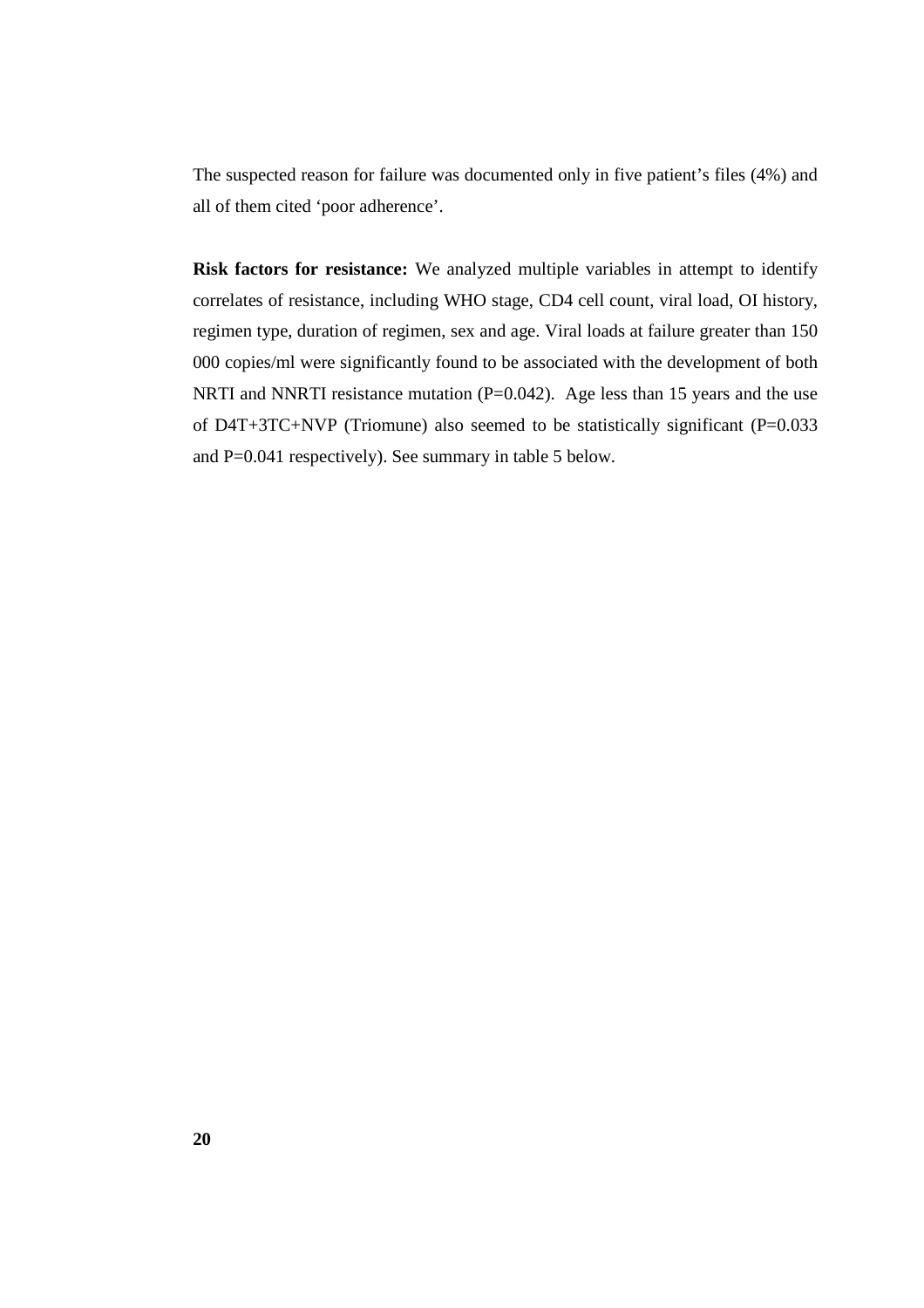| Dependent Variable        | Independent    | Score/stren P value |       |
|---------------------------|----------------|---------------------|-------|
|                           | Variables      | gth of a cell       |       |
|                           | Age            |                     |       |
|                           | $\leq$ 15      | 4.525               | 0.033 |
|                           | >15            | 0.876               | 0.759 |
|                           | <b>Sex</b>     |                     |       |
|                           | Male           | 0.008               | 0.929 |
|                           | Female         | 0.009               | 0.876 |
|                           | CD4 initial    |                     |       |
|                           | $<$ 200        | 1.645               | 0.649 |
|                           | $200 - 350$    | 0.008               | 0.929 |
|                           | $351 - 500$    | 1.346               | 0.246 |
| Having both NRTI and >500 |                | 0.100               | 0.752 |
| <b>NNRTI</b> mutations    |                |                     |       |
|                           | CD4 Peak       |                     |       |
|                           | $<$ 200        | 2.904               | 0.407 |
|                           | $200 - 350$    | 0.100               | 0.752 |
|                           | $351 - 500$    | 1.346               | 0.246 |
|                           | > 500          | 0.623               | 0.430 |
|                           | CD4 at failure |                     |       |
|                           | $<$ 200        | 3.629               | 0.304 |
|                           | $200 - 350$    | 2.433               | 0.119 |
|                           | $351 - 500$    | 0.310               | 0.577 |
|                           | > 500          | 0.220               | 0.639 |
|                           | WHO initial    |                     |       |
|                           |                | 2.409               | 0.492 |
|                           | $\mathbf{I}$   | 0.083               | 0.774 |
|                           | III            | 0.310               | 0.577 |
|                           | IV             | 0.310               | 0.577 |

**Table 5: Possible Risk Factors to Resistance**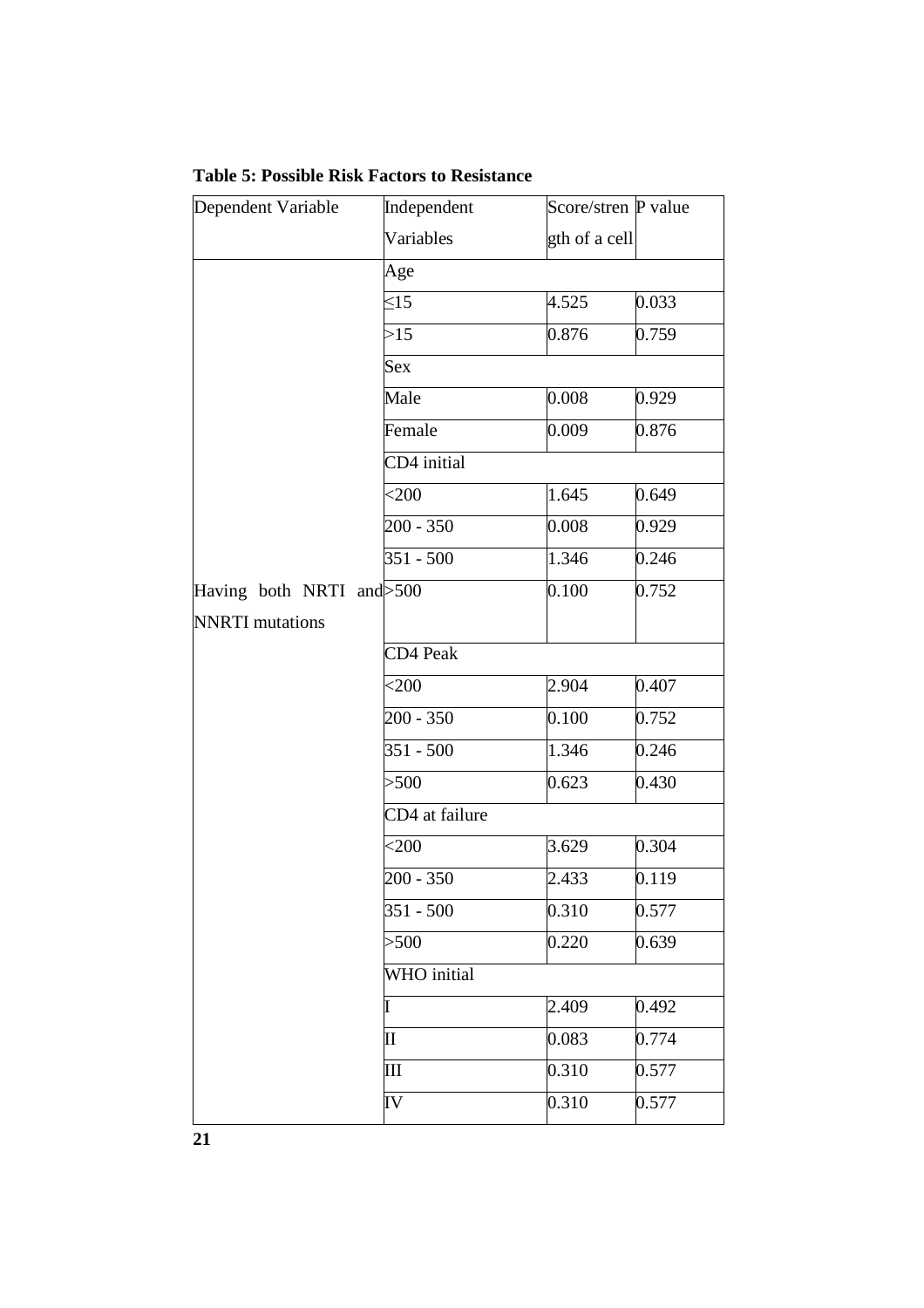| Dependent Variable        | Independent                    | Score/stren P value |        |
|---------------------------|--------------------------------|---------------------|--------|
|                           | Variables                      | gth of a cell       |        |
|                           | WHO at failure                 |                     |        |
|                           |                                | 2.323               | 0.508  |
|                           | $\rm{II}$                      | 0.075               | 0.784  |
|                           | III                            | 1.353               | 0.245  |
|                           | IV                             | 0.655               | 0.418  |
|                           | <b>Used</b>                    | 2.974               | 0.085  |
|                           | DDI+ABC+EFV                    |                     |        |
|                           | Used                           | 2.143               | 0.143  |
|                           | AZT+3TC+NVP                    |                     |        |
|                           | Used                           | 4.194               | 0.041  |
|                           | D4T+3TC+NVP                    |                     |        |
|                           | Used D4T+3TC+EFV0.100          |                     | 0.752  |
| Having both NRTI and Used |                                | 0.001               | 0.972  |
| <b>NNRTI</b> mutations    | AZT+3TC+EFV                    |                     |        |
|                           | TDF+FTC+EFV                    | 0.655               | 0.418  |
|                           | Viral load $\leq$ 150 0000.876 |                     | 0.387  |
|                           | copies/ml                      |                     |        |
|                           | Viral load $>150$ 0004.087     |                     | 0.0421 |
|                           | copies/ml                      |                     |        |
|                           | Duration of treatment (months) |                     |        |
|                           | $6 - 11$                       | 0.606               | 0.354  |
|                           | 12-23                          | 0.411               | 0.768  |
|                           | 24-35                          | 1.662               | 0.221  |
|                           | 36-47                          | 0.456               | 0.260  |
|                           | 48-60                          | 0.178               | 0.138  |
|                           | >60                            | 0.156               | 0.119  |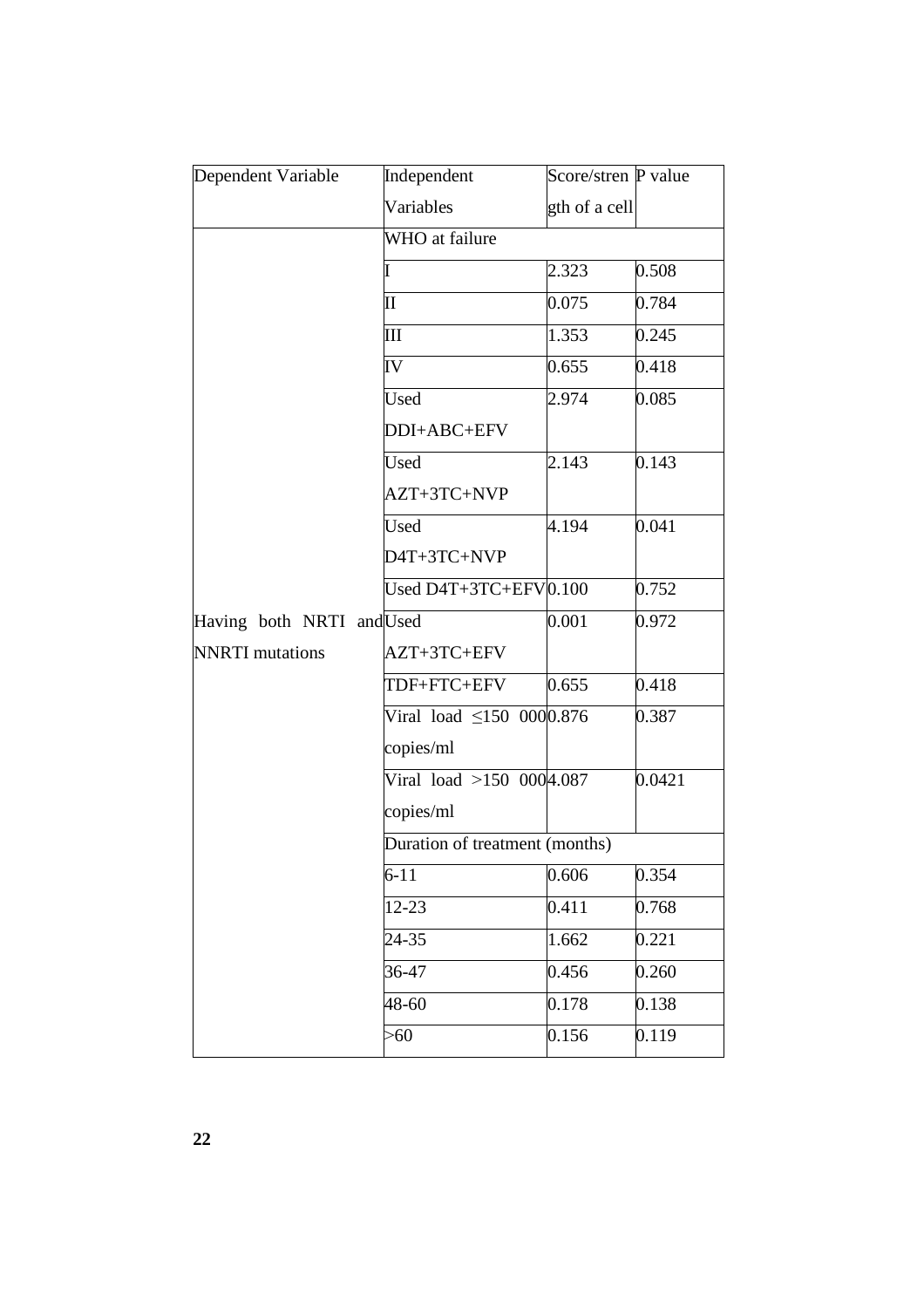#### **7.0. DISCUSSION**

In this retrospective descriptive analysis, the vast majority of patients in Zambia with confirmed virologic failure on their first line regimen have evidence of drug resistance. Mutation M184V was found to be the most common. This mutation is commonly selected for by either 3TC or FTC, and one of these two drugs is always part of the NRTI backbone of either the first or the second line regimen. This finding also agrees with a number of studies<sup>6,11,12,17,18</sup> that found that mutation M184V is the first mutation to emerge in a patient on a regimen containing either 3TC or FTC in case of suboptimal adherence.

The thymidine analogue mutations (TAMs) were also found to be very common. These mutations are selected for by d4T and AZT and their high frequency in this study can be attributed to the fact that the majority of patients in this study were on a regimen containing either d4T or AZT. This is because most genotypes that were analyzed were from pediatric patients, and according to the Zambian pediatric ART guidelines that were in use before the year 2010, d4T or AZT based regimens (d4Tor AZT/3TC/NVP or EFV) were the most preferred as first line. The fact that most patients with TAMs had at least 2 TAMs may be explained by the lack of routine viral load monitoring, leading to patients being kept on a failing regimen for longer periods. This probably led to accumulation of TAMs prior to switching to second line regimen. Given that multiple TAMs may lead to cross-resistance to all NRTIs, including TDF and ABC, this has significant implications for the likely efficacy of TDF or ABC-based  $2<sup>nd</sup>$  line regimens. There was, however, no clear pattern of resistance mutations selected for by those who were either taking AZT or those were on d4T. The pan-NRTI resistance mutations, Q151M complex and 69 ins, usually develop when a patient is kept on a failing regimen containing either d4T or AZT for a long period of time mainly due to non availability of routine viral load monitoring. Their presence is usually associated with increased viral loads; in this study, they were associated with a viral load of above 10,000*,* and this is consistent with the findings of the study in Malawi<sup>6</sup>.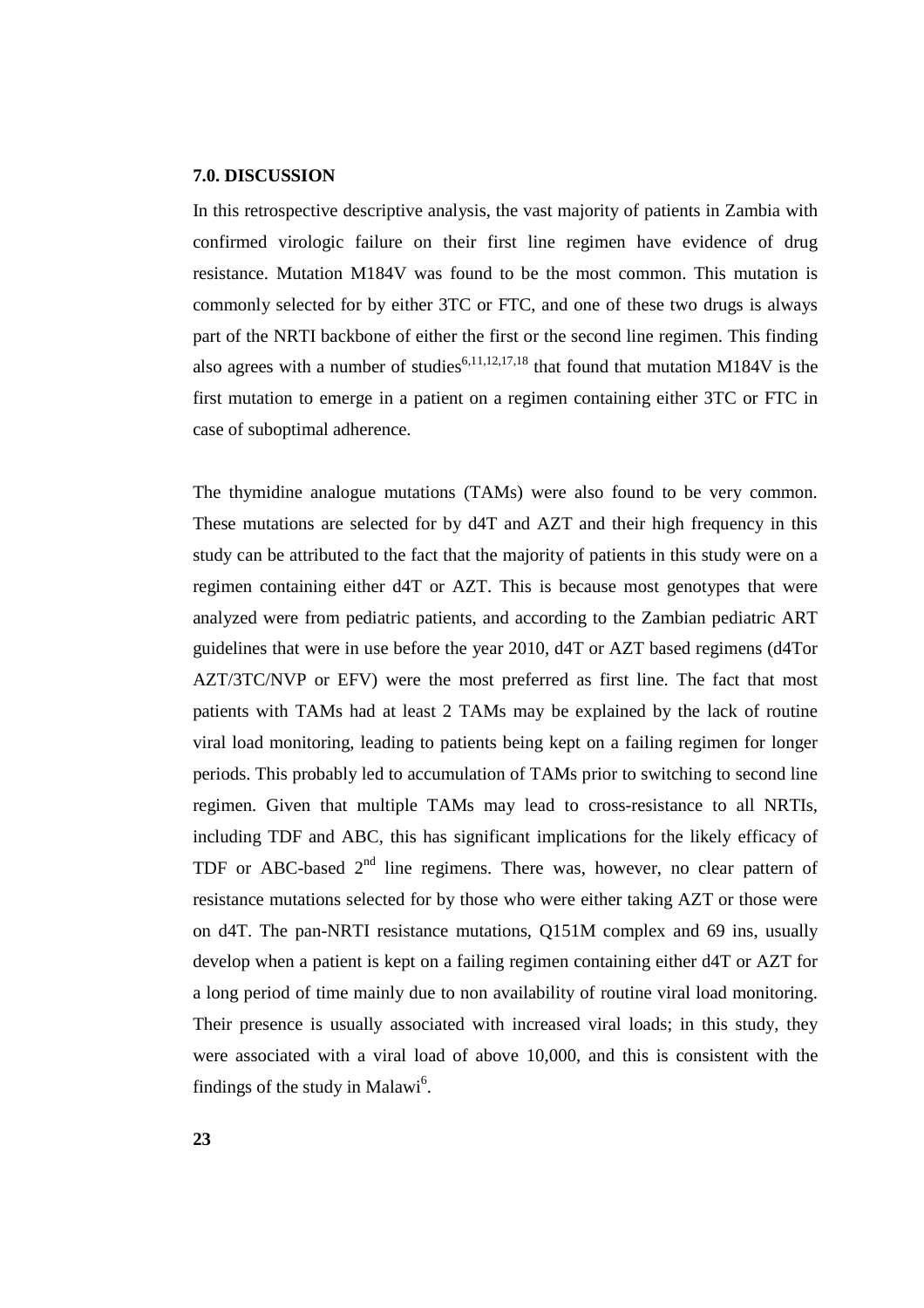TDF-associated resistance mutations were relatively uncommon, with K65R mutation found in 4 patients; two for these were adults on TDF, and one pediatric patient on d4T, a finding consistent with findings in other studies in HIV-1 subtype  $C^{6, 11, 12}$ . The forth was a pediatric patient who had been taking AZT; this was rather an unexpected finding as it is the first time, to our knowledge, that AZT was found to be associated with K65R mutation. This finding also goes against the knowledge that K65R makes the virus hyper-susceptible to AZT making its selection under AZT pressure less or not beneficial at all to the virus. A possible explanation to this however, is the possibility of transmitted resistance: i.e., a mother who may have had failed on a regimen containing either TDF or D4T could have transmitted the resistant virus with K65R mutation to the child. This unfortunately could not be verified because the health records of the mother to this child could not be traced.

The finding of significant cross-NRTI resistance, due to the presence of M184V plus > 2 TAMs and/or a pan-nucleoside mutation, is concerning. Although mutations selected by ABC, ddI and TDF were relatively uncommon, a number of patients would be predicted to have only partial activity from these drugs due to the frequency of mutations that lead to NRTI-cross resistance.

**24**  The presence of high level resistance to NVP, EFV and to some extent ETR implies that ETR will be of limited use in subsequent regimens in a set up where genotyping is not routinely done for patients failing on the NNRTI based first line ART regimen. Its use in the second or third line regimen should always be guided by a genotype done at the time of failure on an NNRTI based regimen. If genotyping is done after the patient has been off NNRTI-based regimen for some time like is the case here in Zambia where genotyping is done after second line failure, (i.e. after failing on PI based regimen), the chances of not finding NNRTI mutations are high as these mutations may be archived with time. If genotyping is not available, or, in situations like here in Zambia where most patients have been exposed to NNRTIs in their first line regimen and PIs in their second line regimen, ETR use as a component in the third line regimen should always be guided by routine viral load monitoring to assess response. The high prevalence of Y181C and K103N mutations however, could also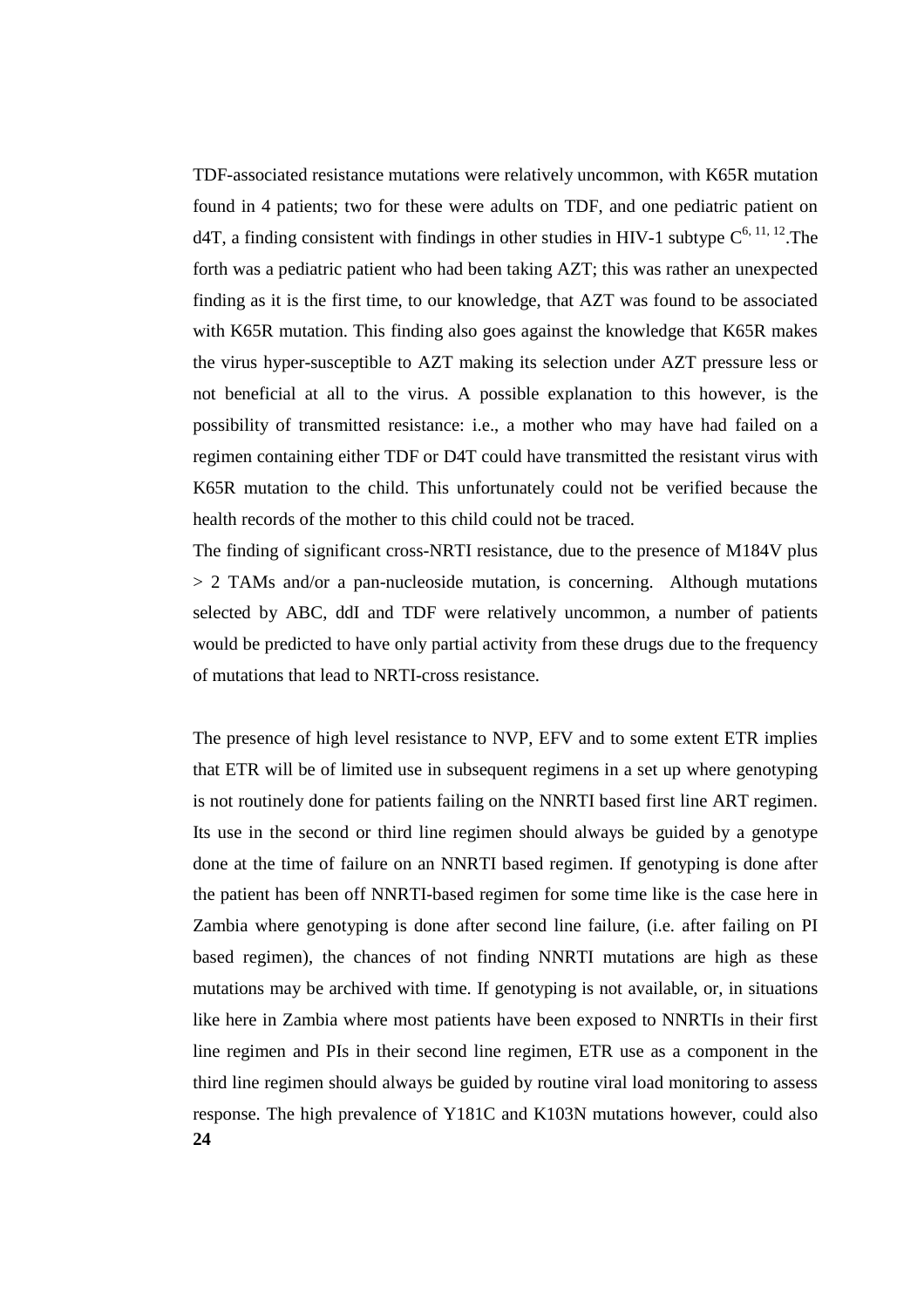be attributed to possible vertical transmission as these mutations are known to persist for a long time before they get archived even without NNRTI pressure.<sup>18</sup>

The finding of a significant number of patients with wild type suggest that these patients were not adherent to their treatment i.e. they were not taking their drugs correctly. This could indeed be due to poor adherence as children usually depend on their guardians for their medications; but the other explanation to this could be that these children were possibly taking suboptimal doses of medication due to difficulties associated with upward adjustments of the pediatric doses as children grow up. This may be quite a challenge to many guardians in low socio-economic set up like ours particularly when it comes to handling syrups. These two possible explanations may also justify the observed relatively short stay on the first line regimen by the majority of patients observed. This however contrasts the finding of extensive resistance that was observed which tends to suggest that patients were kept on a failing first line regimen for so long before changing them to second line regimen. Although it was not statistically significant, there was a trend toward higher WHO stage at failure and this trend suggest that clinicians may be relying more on clinical rather than immunologic criteria for detecting failure. One would therefore deduce that a good number of patients may have had taken medications for a much shorter duration before they begun to fail; hence the possibility of transmitted resistance cannot be ruled out.

**25**  An attempt to evaluate the risk factors to resistance was made where various independent variables were analyzed for the relationship with having both NRTI and NNRTI resistance mutations. The observed significant relationship between higher viral loads at failure  $(>15,000 \text{ copies/ml})$  and the development of both NRTI and NNRTI resistance mutations in a client could probably be an indication that patients were kept on failing regimen for so long before changing to second line regimen However, the seemingly significant relationships observed between the age  $(\leq 15$ years) as well as the use of triomune and the development of both NRTI and NNRTI resistance mutations could be attributed to the fact that the majority of patients in this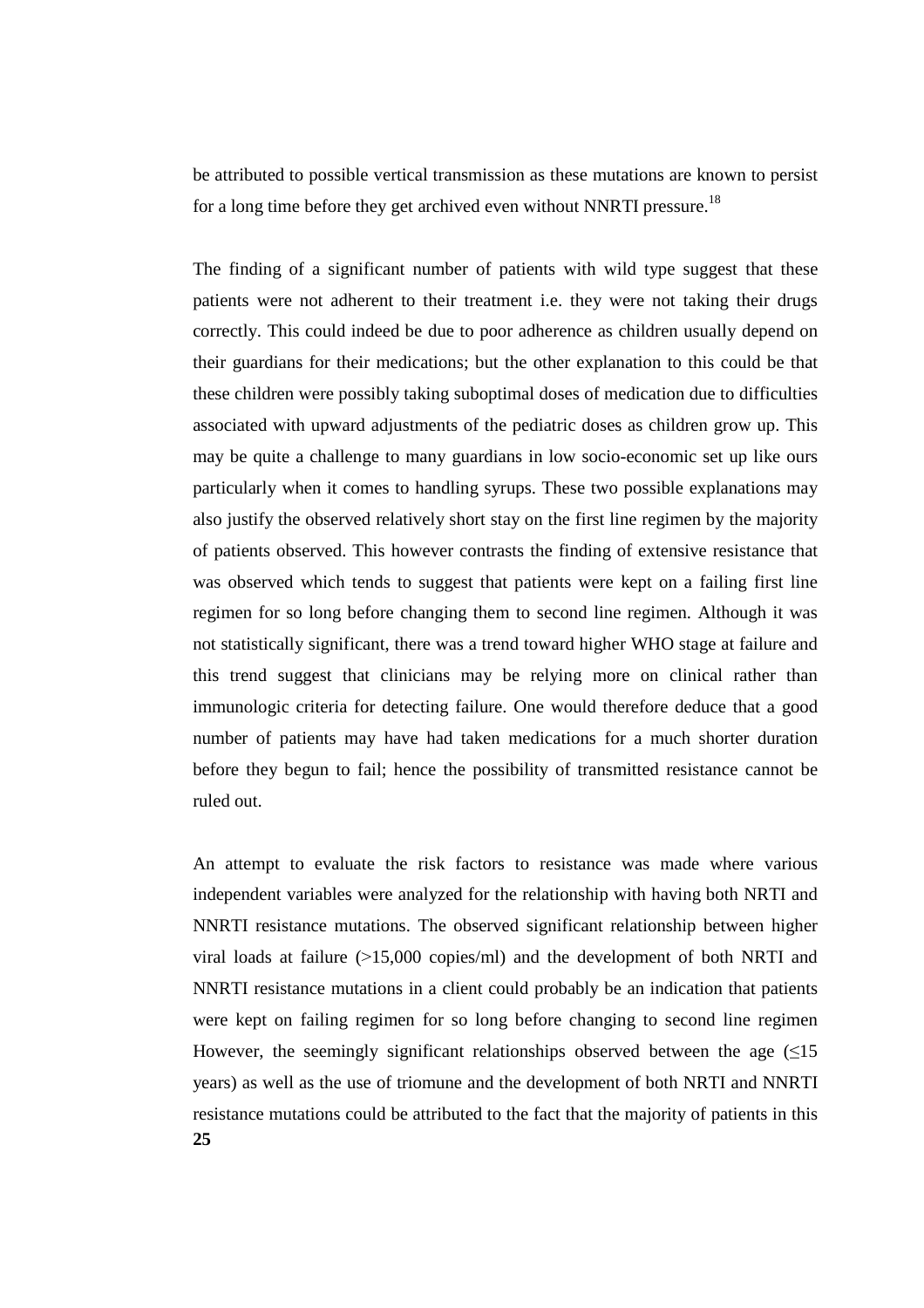study were of pediatric age who took Triomune as their first line regimen as per pediatric ART guidelines that were in place before 2010. There was therefore a bias towards these two variables, hence the observed significance. Other variables were weak in terms of frequency owing primarily to the poor documentation as well as a relatively small sample size.

## **8.0. STUDY LIMITATIONS**

Genotyping is not routinely done in patients failing the first line ART regimen here in Zambia, and the sample size was calculated on assumption that genotyping is done for every patient who is failing on first line before changing to the second line regimen. It was therefore difficult to reach the target sample size in our setting. This reduced the power of the study and some of its objectives could not be conclusively met. Other limitations include:

- This was a retrospective study design.
- This was largely a pediatric study although some studies reported no difference in the patterns of resistance between adults and pediatric patients<sup>16</sup>. The next step is to do a similar study in adults.
- The samples were run from different laboratories with different personnel and instruments.
- Patients getting GTs had access to sites with more resources. This means that these findings may not be generalizable to the entire population. In fact, one could postulate that the problem is likely to be much worse in the general population where access to viral loads and genotyping is extremely limited.
- Phenotyping was not done. This could have helped us know the degree of resistance the virus developed against a specific drug.
- Patients were seen by different providers and therefore the documentation was different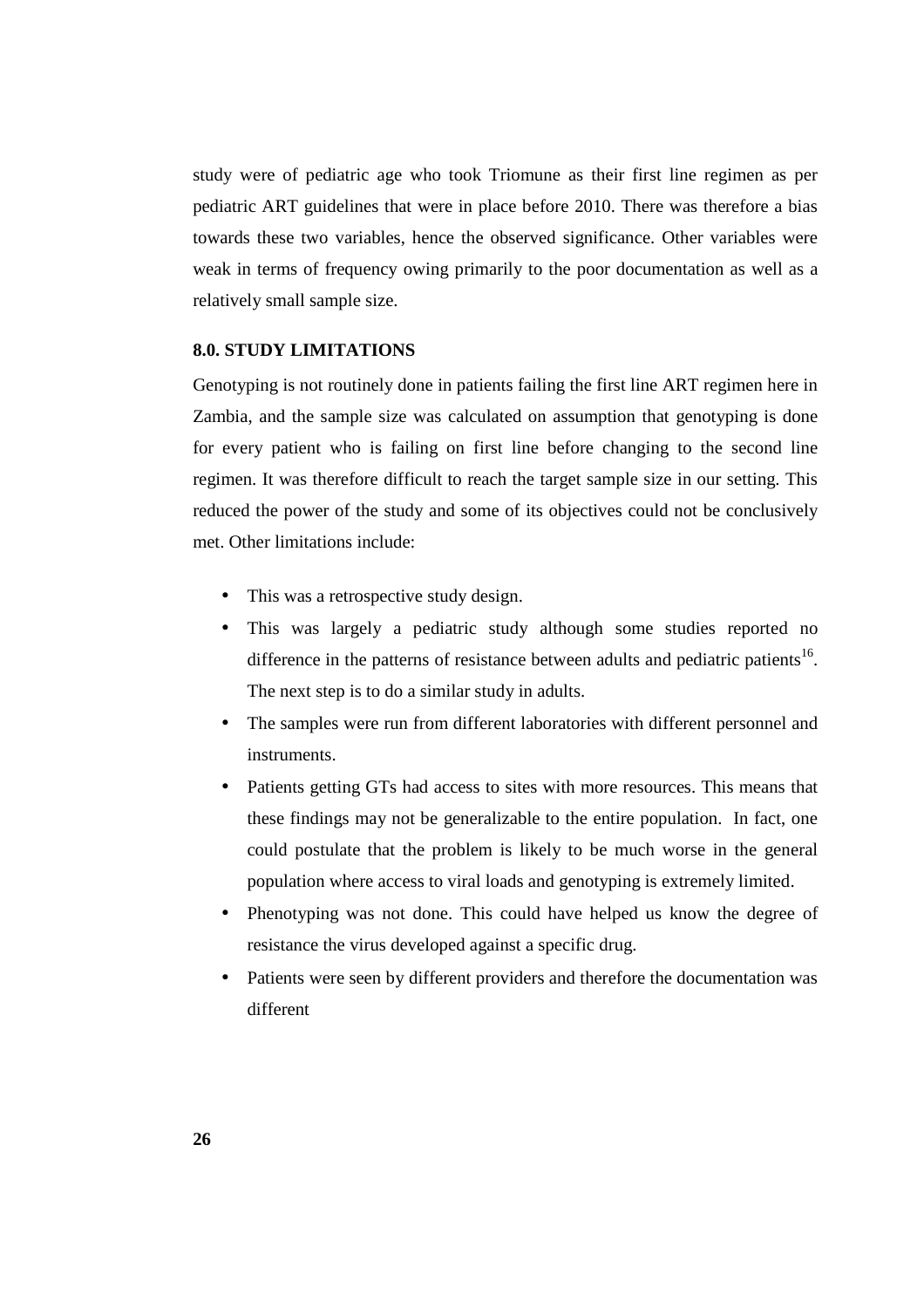#### **9.0. CONCLUSIONS AND RECOMMENDATIONS**

Although the genotypic resistance patterns that were observed in this study under predominantly HIV-1 subtype C were not different from those that were observed in other studies that were carried out with other subtypes, inter-subtype variability may require routine viral load or genotyping if second line options are to be preserved especially if thymidine analogues are used in the first line regimen. This is particularly of significance in HIV-1 subtype C because of its observed ability to unpredictably select for K65Runder pressure of the thymidine analogues (d4T in particular), and an extensive NRTI resistance that was observed in this largely pediatric study. Very few patients were on TDF in this study and even those on d4T did not seem to have many TDF mutations, unlike what was found in the Malawi study.

The findings in this study suggest that TDF or ABC would be a better choice for use as part of first line NRTI backbone as this is likely to preserve future NRTI treatment options. ETR use after NNRTI failure is to be guided by a genotype and routine viral load monitoring. Where routine genotyping is not available, the author would recommend a trial of intensified adherence counseling over 3 months for those with a viral load of over 150,000 copies / ml to see if they suppress before switching to second line regimen. This is because of a significant number of wild type genotypes that were observed in this study.

In summary, while the current study provides valuable information about resistance patterns that are likely to emerge in pediatric patients failing on the most common first-line regimens used in Zambia, additional investigation may be needed to evaluate the generalizability of these findings to adults as well as to children on nonthymidine based first-line ART. this will also help confirm the findings that were different from those seen in published studies to date (e.g., very low frequency of TDF-associated mutations, selection of K65R by AZT, frequency of non-C subtypes, etc.).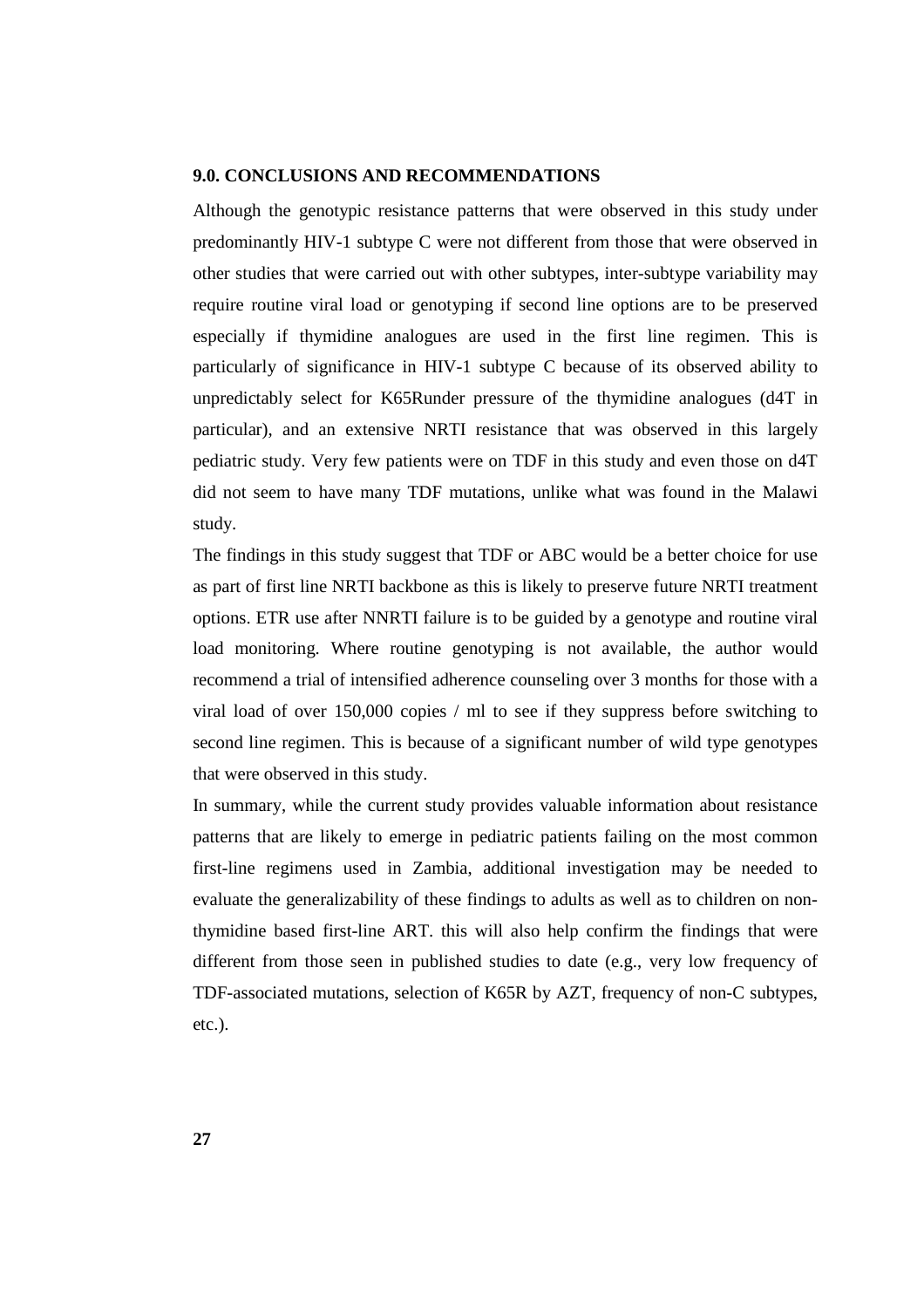## **10.0. REFERENCES**

- 1. Hirsch MS, Schapiro JM, Brun-Ve´zinet F, Clotet B, Hammer SM, Johnson VA, et al. **Antiretroviral Drug Testing in AdultsHIV1 Infection: 2008 Recommendations of an International AIDS Society-USA Panel**. Clin Infect 2008;47:266-285
- 2. MoH-Zambia Programmatic data-Personal communication with Dr Peter Mumba, Dr Izukanji Sikazwe and Dr Crispin Moyo
- 3. AIDSRelief Zambia programmatic data-Personal communication with Dr Chris Bositis
- 4. Brenner BG, Oliveira M, Doualla-Bell F, Moisi DD, Ntemgwa M, Frankel F, et al**. HIV 1 subtype C viruses rapidly develop K65R resistance to tenofovir in cell culture**, AIDS 2006; F9-13
- 5. Sung H, Jung YS, Kang MW, Bae IG, Chang H, Woo JH, et al. **High frequency of drug resistance mutations in human immunodeficiency virus type-1 infected Korean patients treated with HAART**. AIDS 2007, 23(10): 1223-1229
- 6. Kamya MR, Mayanja-Kizza H, Kambugu A, Bakeera-Kitaka S, Semitala F, Mwebaze-Songa P, et al. **Predictors of long-term viral failure among Ugandan children and adults treated with antiretroviral therapy**.JAIDS 2007, 46(2): 187-193
- 7. Johnson VA, Brun-Vézinet F, Clotet B, Conway B, Kuritzkes BR, Pillay D, et al. **Update on the drug resistance mutations in HIV-1: Fall 2005.** Top HIV Med. 2005;13:125-131
- 8. Ravindraa KG, Ford D, Mulenga V, Walker AS,Kabamba D,Kalumbi M, et al. **Drug resistance in Human Immunodeficiency virus type-1 infected Zambian children using adult fixed dose combination of Stavudine, Lamivudine and Nevirapine**. Ped Infect J 2010;29: e57-e62
- 9. Hamers RL, Siwale M, Wallis C, Labib M, van Hasselt R, Stevens W, et al. **HIV 1 Drug Resistance Mutations are present in six percent of persons**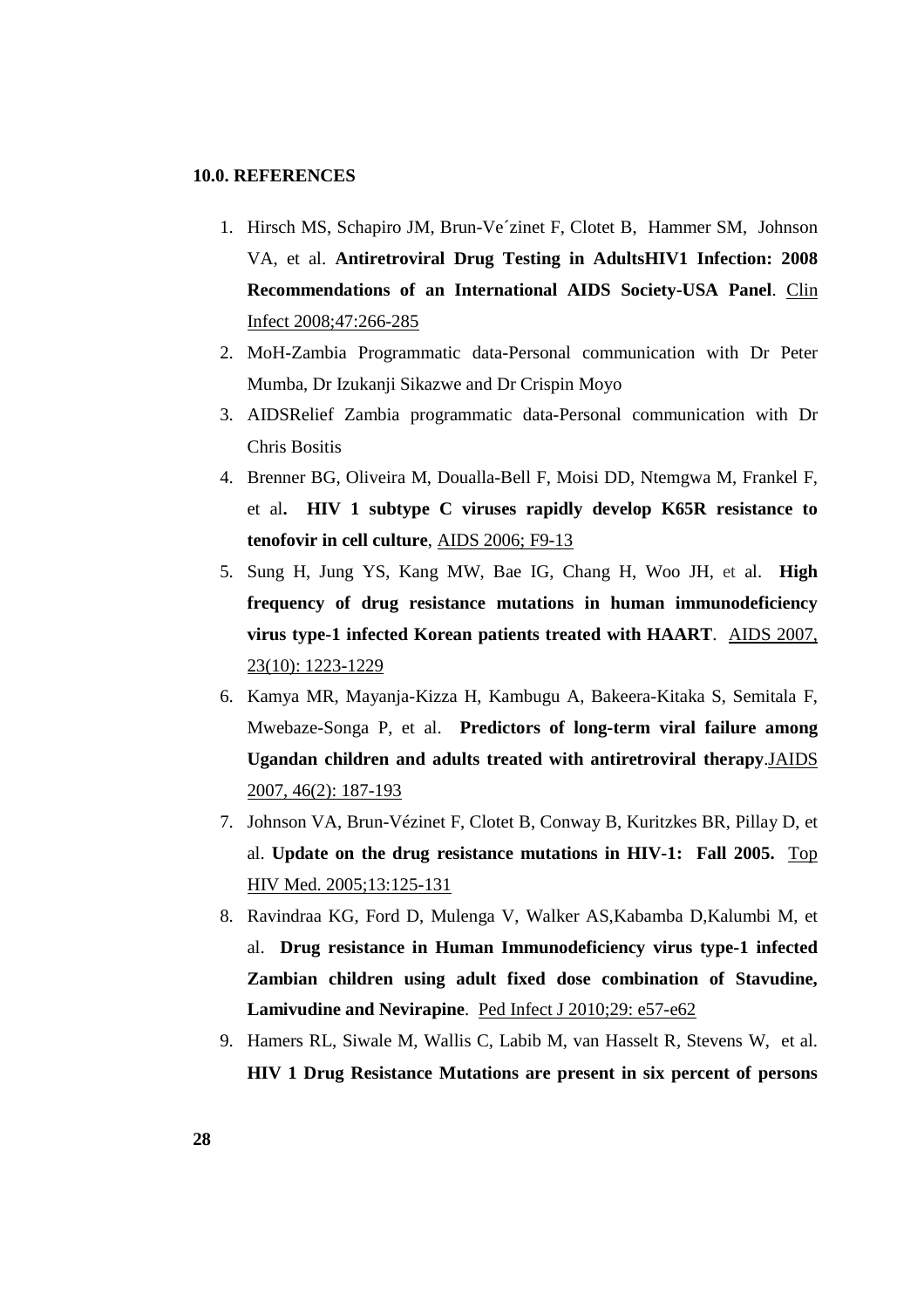**initiating Antiretroviral Therapy in Lusaka, Zambia**. J Acquir Immune DeficSyndr 2010; 55:95-101

- 10. Singh A, Sunpath H, Green TN, Padayachi N, Hiramen K, Lie Y, et al. **Drug resistance and viral tropism in HIV-1 subtype C-infected patients in KwaZulu-Natal, South Africa: implications for future treatment options.**  J Acquir Immune DeficSyndr. 2011 Nov 1; 58(3):233-40.
- 11. Chilton DN, Castro H, Lattimore S, Harrison LJ, Fearnhill E, Delpech V, et al**. Drug resistance in antiretroviral treatment-naive adults infected with non-B subtype virus in the United Kingdom**. AntivirTher. 2010;15(7):985- 91
- 12. Wallis CL, Erasmus L, Varughese S, Ndiweni D, Stevens WS. **Emergence of drug resistance in HIV-1 subtype C infected children failing the South African national antiretroviral roll-out program.** Pediatr Infect Dis J. 2009 Dec; 28(12):1123-5.
- 13. Sen S, Tripathy SP, Patil AA, Chimanpure VM, Paranjape RS. **High prevalence of human immunodeficiency virus type 1 drug resistance mutations in antiretroviral treatment-experienced patients from Pune, India**. AIDS Res Hum Retroviruses. 2007 Oct;23(10):1303-8
- 14. Montes B, Vergne L, Peeters M, Reynes J, Delaporte E, Segondy M. **Comparison drug resistance mutations and their interpretation in patients infected with non-B HIV-1 variants and matched patients infected with HIV-1 subtype B**. J Acquir Immune DeficSyndr. 2004 Apr 1; 35(4):329-36.
- 15. Lwembe R, Ochieng W, Panikulam A, Mongoina CO, Palakudy T, Koizumi Y, et al. **Anti-retroviral drug resistance-associated mutations amongnonsubtype B HIV-1-infected Kenyan children with treatment failure**. J Med Virol.2007 Jul; 79(7):865-72.
- 16. Martinez-Cajas JL, Pai NP, Klein MB and Wainberg MA. **Differences in resistance mutations among HIV-1 non-subtype B infections: a systematic review of evidence (1996-2008)**. I AIDS 2009, 12:11 doi:10.1186/1758- 2652-12-11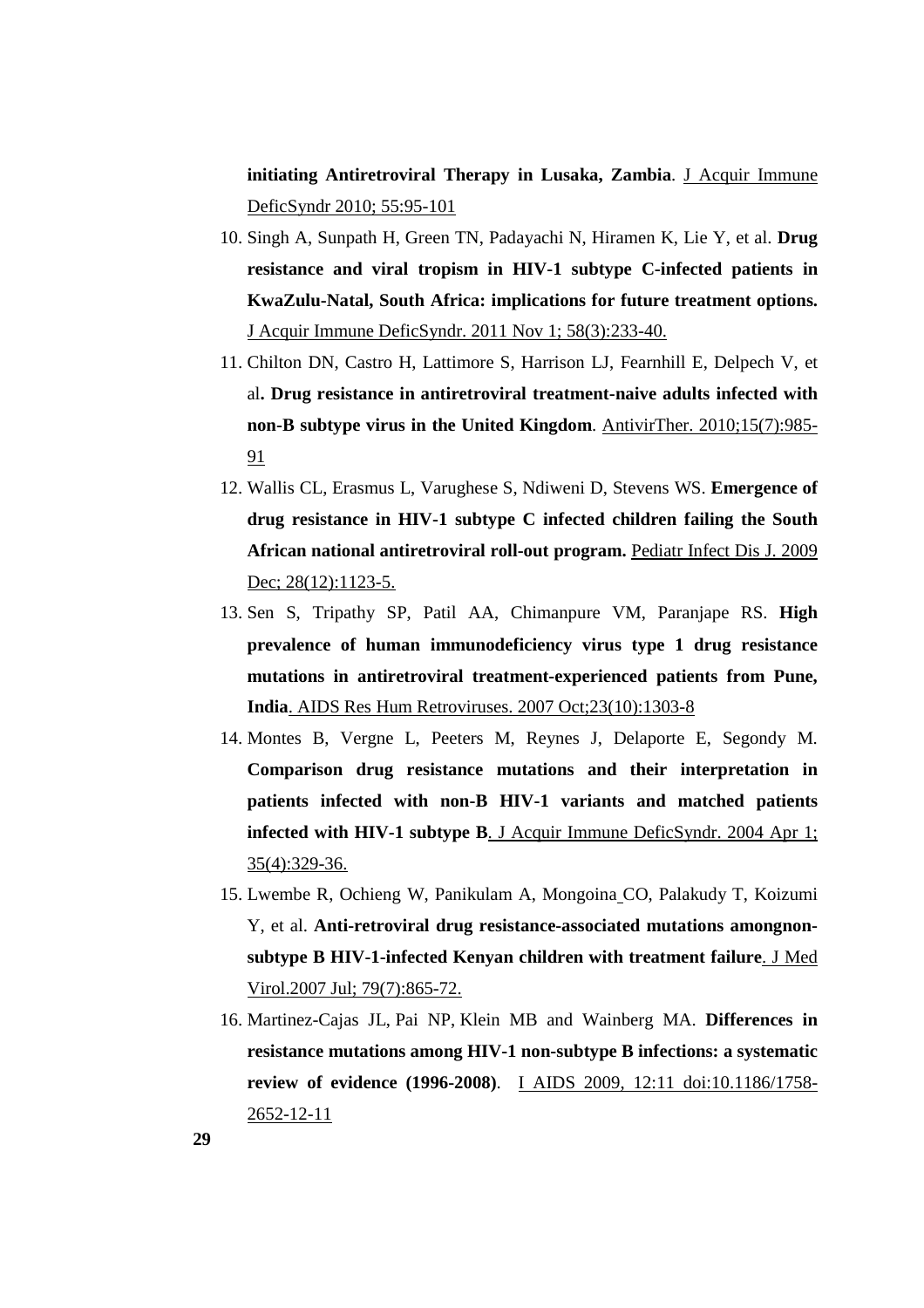- 17. Marconi V, Sunpath H, Lu Z, Gordon M, Koranteng K, Hampton J, et al. **Prevalence of HIV-1 drug resistance after virologic failure of first HAART regimen in South Africa: initial results of the South Africa resistance cohort study.**Clin. Infect. Dis 2008; 46(10): 1589-97
- 18. Hosseinipour MC, van Oosterhout JJG, Weigel R, Phiri S, Kamwendo D, Parkin N, et al.**The Public Health approach to identify antiretroviral therapy failure: high-level nucleoside reverse transcriptase inhibitor resistance among Malawians failing first-line antiretroviral therapy**. AIDS 2009, 23 (9): 1127-1134.
- 19. Doualla-Bell F, Avalos A, Brenner B, Gaolathe T, Mine M, Gaseitsiwe S, et al. **High prevalence of K65R mutation in HIV-1 subtype C isolates from infected patients in Botswana treated with didanosine based regimens**. Antimicrob Agents Chemother 2006; 50:4182-5
- 20. Liu T F, Shafer R W.**Web Resources for HIV Type 1 Genotypic-Resistance Test Interpretation**. Clin Infect Dis. 2006 June 1; 42(11): 1608–1618.
- 21. Grossman Z, Istomin V, Averbuch D, Lorber M, Risenberg K, Levi I, et al.**Genetic variation at NNRTI resistance-associated positions in patients infected withHIV-1 subtype C**. AIDS. 2004 Apr 9; 18(6):909-15.
- 22. Rhee S, Gonzales M J, Kantor R, Betts B J., Ravela J, and. Shafer R W (2003**). Human immunodeficiency virus reverse transcriptase and protease sequence database**. Nucleic Acids Research*,* 31(1), 298-303.
- 23. Shafer R W (2006). **Rationale and Uses of a Public HIV Drug-Resistance Database**. J. Infect. Dis. 194 Suppl 1:S51-8
- 24. Rhee SY, Kantor R, Katzenstein DA, Camacho R, Morris L, Sirivichayakul S. **HIV-1 pol mutation frequency by subtyp**e a**nd treatment experience: extension of the HIVseq program to seven non-B subtypes.** AIDS 20(5):643-651, March, 2006
- 25. Gifford RJ, Liu TF, Rhee SY, Kiuchi M, Hue S, Pillay D, et al. The calibra**ted population resistance tool: standa**rdi**zed genotypic estimation of transmitted HIV-1 drug resistanc**e. Bioinformatics, Mar, 2009.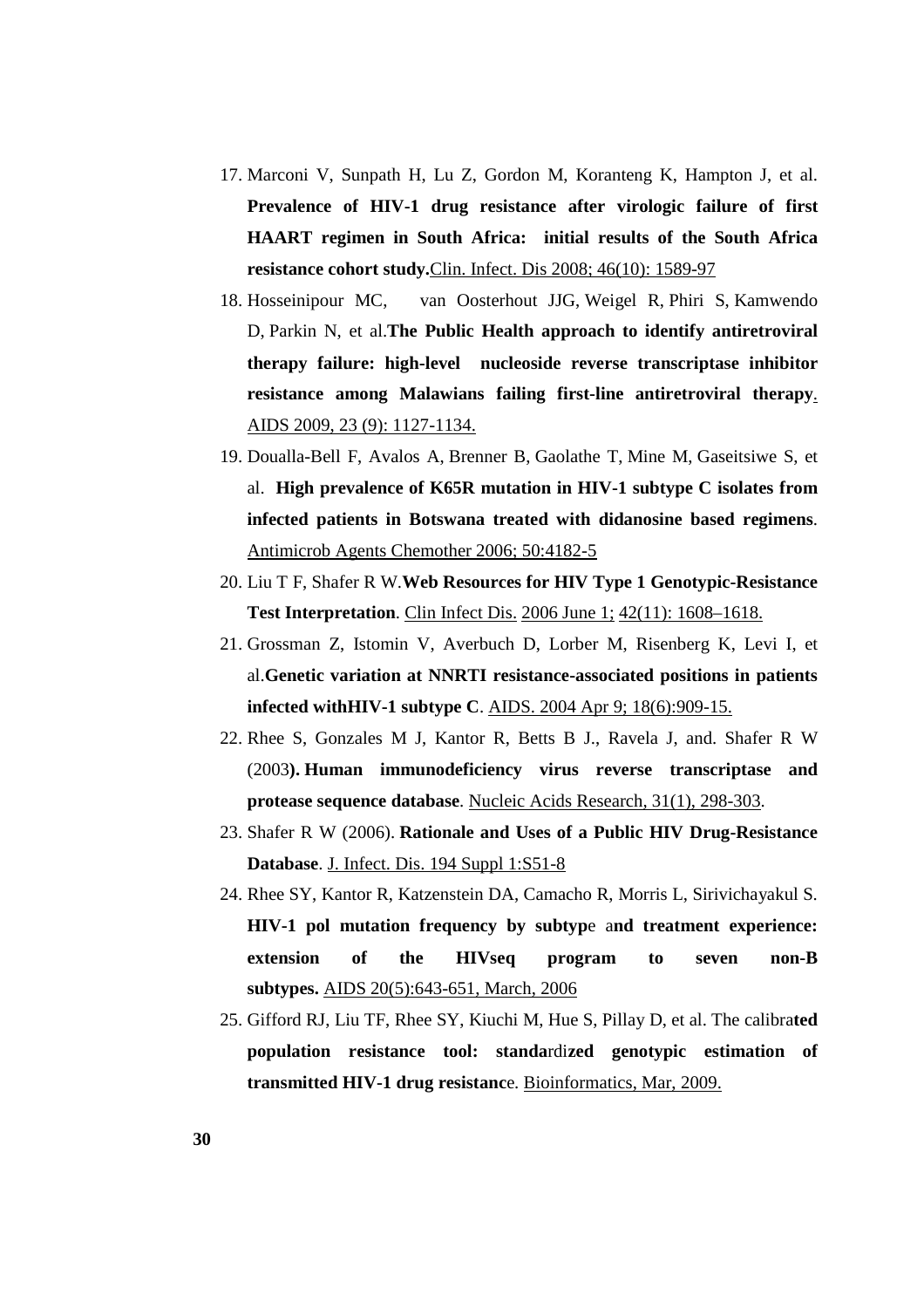## **11.0. APPENDIX**

## **Data collection sheet**

| $\searrow$ Patients' n <sup>o</sup> | $\mathbf{1}$ | 2 |  |
|-------------------------------------|--------------|---|--|
| <b>Variable</b>                     |              |   |  |
| Age                                 |              |   |  |
| <b>Sex</b>                          |              |   |  |
| CD4 initial                         |              |   |  |
| CD4 peak                            |              |   |  |
| CD4 at failure                      |              |   |  |
| <b>WHO</b> Initial                  |              |   |  |
| WHO at failure                      |              |   |  |
| OI History                          |              |   |  |
| Regimen at time of                  |              |   |  |
| <b>GT</b>                           |              |   |  |
| Duration<br><sub>of</sub>           |              |   |  |
| treatment(months)                   |              |   |  |
| Other ARV exposure                  |              |   |  |
| Viral load                          |              |   |  |
| <b>VL</b> Date                      |              |   |  |
| Genotype Date                       |              |   |  |
| Subtype                             |              |   |  |
| <b>NRTI</b> mutations               |              |   |  |
| 184V                                |              |   |  |
| <b>TAMs</b>                         |              |   |  |
| <b>TDF</b> mutations                |              |   |  |
| Pan-NRTI                            |              |   |  |
| Other<br><b>NRTI</b>                |              |   |  |
| mutations                           |              |   |  |

**31**